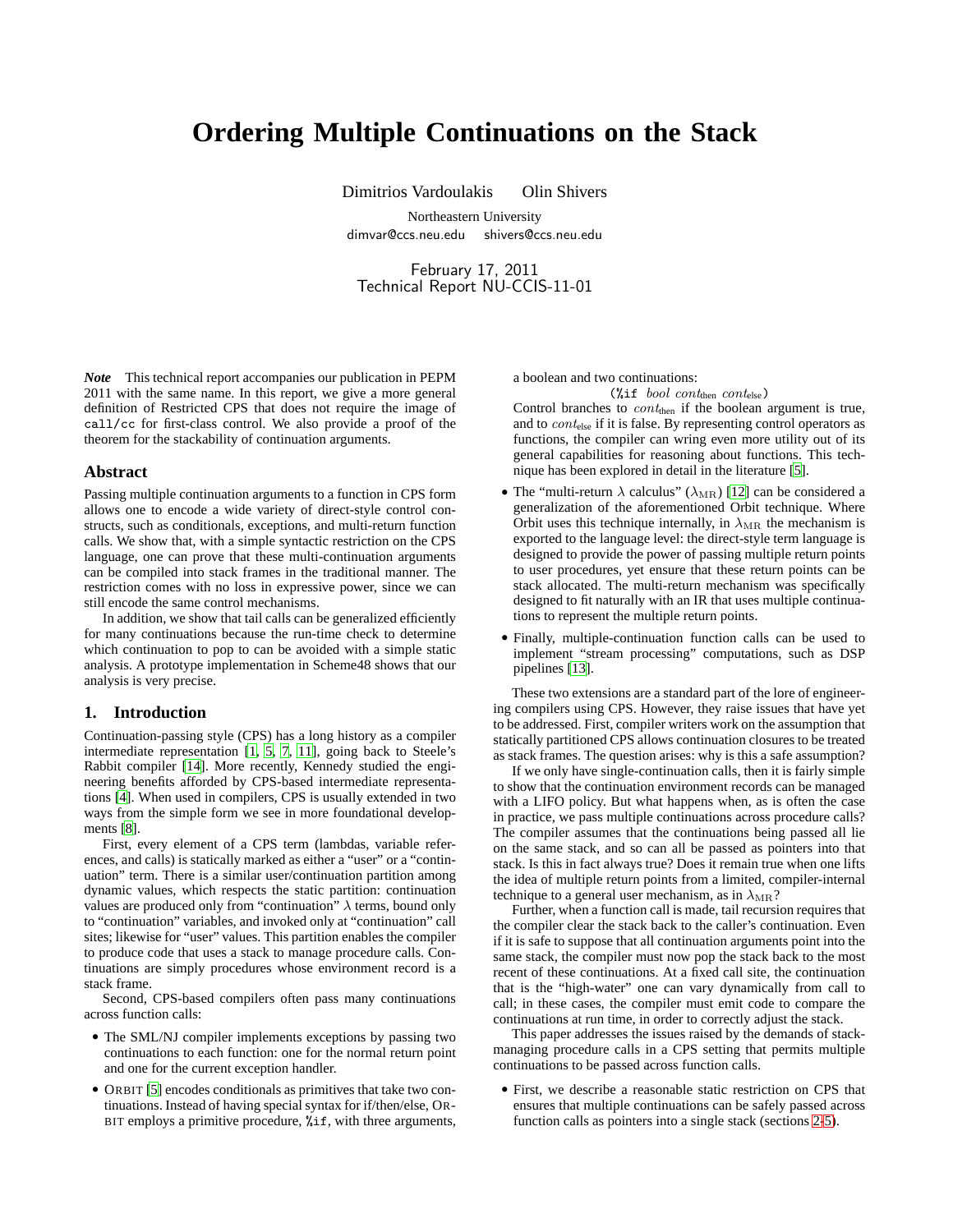- Second, we describe a higher-order flow analysis that resolves the order of various continuations on a common stack, permitting a program to avoid computing the "high water" continuation at run time. This helps to make complex multi-return-point program structure a more pay-as-you-go feature (section [6\)](#page-4-0).
- Third, we develop  $\lambda_{MR}$  as a motivating example: it can be naturally converted into our Restricted CPS form using multiple continuations; these continuations can be safely represented as stack frames; and  $\lambda_{MR}$  programs that call procedures with many return points can be analyzed by our flow analysis.

It's worth noting that, while Fisher and Shivers developed  $\lambda_{MR}$ with an eye towards representing programs written in it with multi-continuation CPS, they did not exhibit a CPS conversion algorithm for their language. The conversion we show is interesting in that it handles the issue of "control polymorphism" that arises by means of a simple type system; the CPS conversion is thus type-directed (section [7\)](#page-5-0).

• Fourth, we report on experimental results from a prototype implementation of our analysis in Scheme48. Our findings show that the analysis can find the youngest continuation in most cases, and it requires little increase in compilation time and implementation effort over  $k$ -CFA (section [8\)](#page-8-0).

These results are obtained in a setting that permits continuations to be captured by operators such as call/cc, which can force the run-time stack to be copied to, and restored from, the heap. The net result is to put CPS intermediate representations as they are employed in practice onto a more solid footing, and to make multicontinuation function calls more efficient, in a general setting.

## <span id="page-1-0"></span>**2. Restricted CPS**

We propose Restricted CPS as a variant of Partitioned CPS [\[7\]](#page-9-2). Partitioned CPS splits the variables, lambdas and calls of a CPS program into disjoint sets, the "user" and the "continuation" set, so that it is easy to distinguish the two syntactically. Elements of the direct-style source program end up in the "user" set in CPS. Continuations and calls added by the CPS transform end up in the "continuation" set.

We begin with a brief description of Partitioned CPS (Fig. [1\)](#page-1-1). The partitioning between the user and the continuation world happens by assigning labels to CPS terms from two disjoint sets; user elements get labels from ULab and continuation elements get labels from CLab. Hence, UVar, ULam and UCall refer to user variables, lambdas and calls respectively. Similarly, CVar, CLam and CCall refer to continuation variables, lambdas and calls.

We assume that all variables in a program have distinct names and all labels are unique. In such a program, the function  $VL(v)$ returns the label of the lambda that binds the variable v and  $LV(l)$ returns the list of *continuation* parameters of the ulam labeled l. For a lambda term  $lam$ ,  $FP(lam)$  is its set of formal parameters. The function  $FV(h)$  returns the set of free variables of the term h. We write  $iu_{\lambda}(h)$  for the innermost user lambda that contains the term  $h$  as a subterm. Concrete syntax enclosed in  $\llbracket \cdot \rrbracket$  denotes an item of abstract syntax.

We use two notations for tuples,  $(e_1, \ldots, e_n)$  and  $\langle e_1, \ldots, e_n \rangle$ , to avoid confusion when tuples are deeply nested. We use the latter for lists as well; ambiguities are resolved by the context. Lists are also described by a head-tail notation, *e.g.*,  $3$  ::  $\langle 1, 3, -47 \rangle$ .

User functions take any number of user arguments and one or more continuation arguments. Continuation functions take only user arguments. In CPS, "returning" happens by calling a continuation. Hence, only ulams can be returned, not clams. Thus, a continuation can only escape when it is bound to a cvar that occurs free in a ulam.

| $pr \in PR$        | $::=$ | $\llbracket (\lambda \text{ (halt) call)} \rrbracket$        |
|--------------------|-------|--------------------------------------------------------------|
| $v \in Var$        | $=$   | $UVar + CVar$                                                |
| $u, uvar \in UVar$ | $=$   | a set of identifiers                                         |
| k, cvar $\in$ CVar | =     | a set of identifiers                                         |
| $lam \in Lam$      | =     | $ULam + CLam$                                                |
| $ulam \in ULam$    | $::=$ | $\llbracket (\lambda_l(u^*\,k^+) \, \text{call}) \rrbracket$ |
| $clam \in CLam$    | $::=$ | $\left[ (\lambda_{\gamma}(u^*)$ call) $\right]$              |
| $call \in Call$    | $=$   | $UCall + CCall$                                              |
|                    |       |                                                              |
| UCall              | $::=$ | $\llbracket (f e^* q^+)^l \rrbracket$                        |
| CCall              | $::=$ | $\left[ \left( q\,e^{\ast }\right) ^{\gamma }\right]$        |
| $h \in Exp$        | $=$   | $UExp + CExp$                                                |
| $f, e \in UExp$    | $=$   | $UVar + ULam$                                                |
| $q \in CExp$       | $=$   | $CVar + CLam$                                                |
| $\psi \in Lab$     | $=$   | $ULab + CLab$                                                |
| $l \in ULab$       | =     | a set of labels                                              |

<span id="page-1-1"></span>**Figure 1.** Partitioned CPS

(define (square n cc h) (number? n  $(\lambda_1$ (test) (%if test  $(\lambda_2()$  (\* n n cc))  $(\lambda_3()$  (h "not a number"))))))

<span id="page-1-2"></span>

Many applications of multiple continuations use them in a "downward" fashion: after its creation, a continuation is passed as an argument to a number of ulams and then called – it is never captured in a user closure. Thus, a simple syntactic constraint can forbid first-class control: a ulam may only refer to continuations from its list of formals, it cannot have free cvars [\[9\]](#page-9-9).

We want to allow first-class control, but in a way that permits effective reasoning about the stack behavior of continuations. Therefore, we propose another syntactically-restricted variant of CPS, which we call "Restricted Continuation-Passing Style" (*abbrev.* RCPS).

**Definition 1** (Restricted CPS)**.** *A program is in Restricted CPS iff a continuation variable can appear free in a user lambda in operator position only.*

With this definition, continuations escape in a well-behaved way: *a continuation can only be called after its escape,* it cannot be passed as an argument again. The CPS translation of call/cc, which is  $(\lambda(f \ncolant(c) (f (\lambda(x k) (c c x)) c c))$ , is valid in RCPS. In section [5](#page-2-0) we show that even in the presence of call/cc the continuation arguments of a ulam are still on the stack.

The simple function in Fig. [2](#page-1-2) takes two continuations. It computes the square of its argument and passes it to the current continuation, or it calls the handler continuation if it is passed a nonnumber. The program is in RCPS since the user functions only refer to continuations that are passed to them.<sup>[1](#page-1-3)</sup>

## **3. Stack management in** RCPS

Might and Shivers [\[7\]](#page-9-2) generalized ORBIT's stack policy to handle multiple continuations. Here, we give an outline of this stack policy.

At run time, continuations are closures whose environments live on the stack. A continuation is represented as a pair  $(c, s)$  where  $c$ is a pointer to its code and s a pointer into the stack. Continuations

<span id="page-1-3"></span><sup>&</sup>lt;sup>1</sup> Note that although we use the  $\lambda$ -calculus to develop our theory, we add constants and primitives in the examples to keep them short and clear.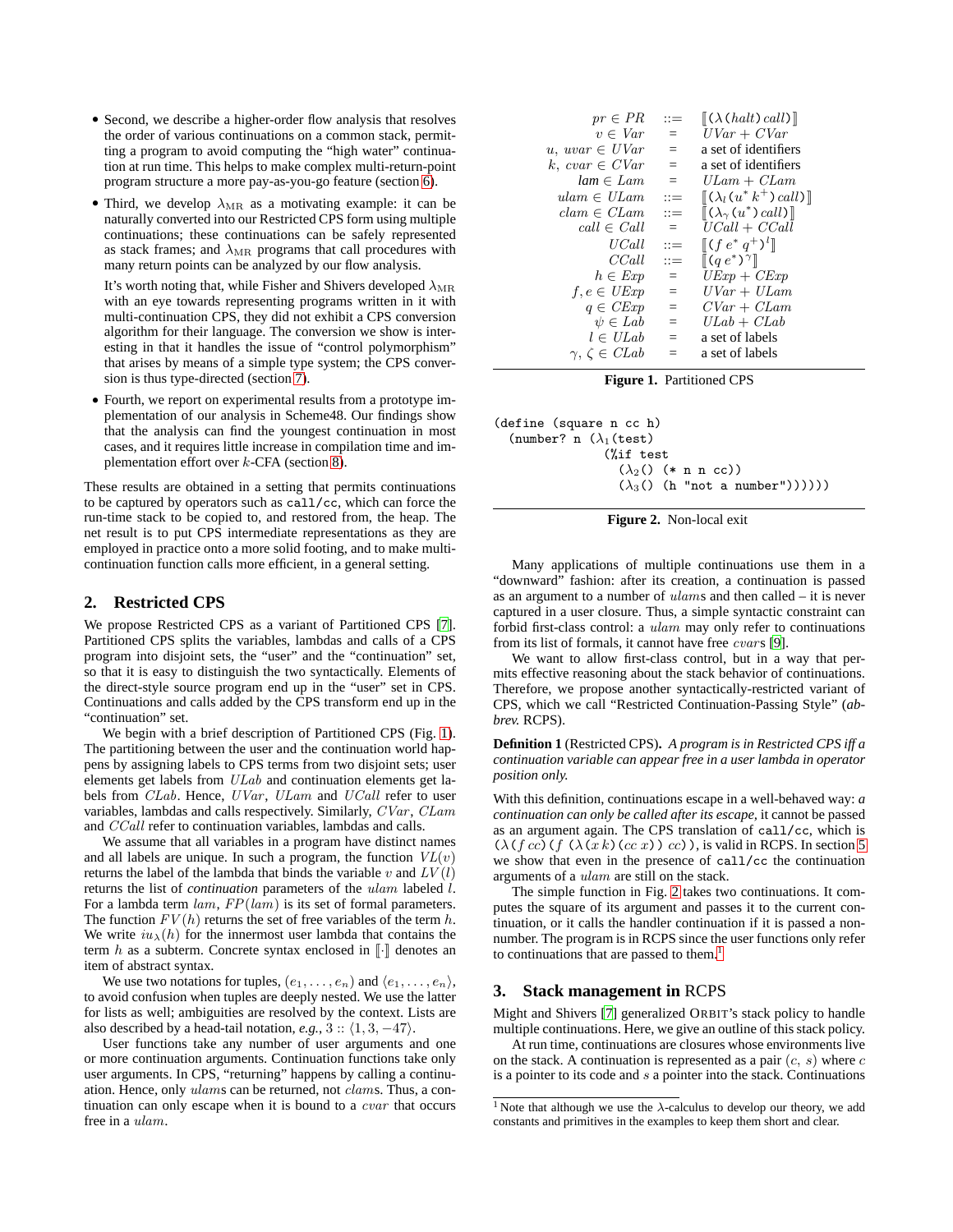access their free variables from a pointer into the stack, never from the heap. To ensure this in the presence of first-class continuations, we have to copy the stack when a continuation escapes and restore it later when it is called.

Before a call to a user function  $[(f e_1 ... e_n q_1 ... q_m)]$ , we want to retain the frames needed for  $q_1 \ldots q_m$  and remove any redundant frames. There are two possibilities:

- In a *tail call*, all  $q_j$  s are variables, so they are bound to closures already born. The frames pushed after the birth of the youngest closure are not needed. We pop these frames to restore the stack to the environment of the youngest closure. This way, all continuations are retained when we enter  $f$ .
- In a *non tail call*, some  $q_j$  s are lambdas. These are newly born continuation closures, closed over the current stack pointer. Thus, all frames are needed and we leave the stack intact.

After this adjustment, the environment of the youngest continuation is at the top of the stack. We push a frame for  $f$ 's arguments and jump to  $f$ . Generally, this policy maintains the following invariant: when a *ulam* is executing, the second frame is the youngest live continuation.

In the same spirit, before calling a continuation  $[(q e^*)]$ , its environment must be on the top of the stack, so we reset the stack to the stack of its birth. $2$  We then push a frame for its arguments and jump to  $q$ . The invariant maintained here is that during  $q$ 's execution the second frame points to its environment.

Returning to our example, if we run (square 5 halt err) the actions on the stack are  $\langle$  square $| \langle$ number? $|$   $|$ number? $\rangle$   $\langle 1|$  $\langle$ %if| |%if)  $\langle 2|$   $|2 \rangle$  |1) |square)  $\langle *|$  |\*)  $\langle$  halt|. The notation  $\langle \psi|$ means pushing a frame for  $\lambda_{\psi}$ , and  $|\psi\rangle$  pops it. Initially we push frames for square and number?. When we evaluate  $\lambda_1$  we pop a frame to restore the stack of its birth and then push a frame for its argument. The execution continues along these lines. The only thing to note is the evaluation of  $(* n n cc)$ ; cc is bound to halt, so to maintain the stack invariant we have to pop to the stack at the time of halt's birth. Thus, we pop three frames before pushing  $\langle * |$ .

## **4. Frame strings**

In order to formally express stack properties and prove them, we must have a way to describe actions on the stack. In languages without tail calls, these push and pop actions correspond to sequences of calls and returns that nest properly. The call-string mechanism [\[10](#page-9-10)] can be used to describe these sequences. However, in properly tailrecursive languages calls and returns no longer nest, because iterative functions perform many calls and a single return. First-class continuations break call-return nesting even more. However, *stack operations* (that is, pushes and pops) still nest in these languages, of course. Might and Shivers adapted the call-string mechanism to create frame strings [\[7\]](#page-9-2), an abstraction that works well for languages with exotic calling behavior.

We already gained some intuition about the use of frame-strings in the last section; *stack actions* are pushes/pops and they contain the label of the procedure being pushed/popped. We also mark stack actions with timestamps *e.g.*,  $\begin{bmatrix} \gamma^3 \\ t_4 \end{bmatrix}$  means popping the frame that holds the arguments of a call to  $\lambda_{\gamma_3}$  and was first pushed on time  $t_4$ <sup>[3](#page-2-2)</sup> A *frame-string* is a sequence of stack actions.

$$
p \in F ::= \varepsilon \left| F \left\langle \frac{\psi}{t} \right| \middle| F \left| \frac{\psi}{t} \right\rangle \right|
$$

Let's return to our example and see how the stack looks after we push  $\langle 2|$ . Since the frames for number? and  $\%$ if have been popped, the stack is  $\langle square|\langle 1|\langle 2|.$  So, by repeatedly cancelling adjacent push/pop actions for the same frame, we get a picture of the stack. We call this *netting* the frame-string:

$$
\lfloor p \rfloor = \begin{cases} \lfloor p_1 \ p_2 \rfloor & \exists p_1, p_2. (p \equiv p_1 \langle \sqrt[p]{\frac{p}{t}} \mid \mid \sqrt[p]{t} \rangle p_2) \vee (p \equiv p_1 \mid \sqrt[p]{t} \setminus \langle \sqrt[p]{t} \mid p_2) \\ p & \text{otherwise} \end{cases}
$$

In our example, if we net the frame string that starts with  $|2\rangle$  and ends with  $\langle halt |$  we get  $|2\rangle|1\rangle|square\rangle\langle halt|$ . This gives us the *change* to the stack after  $\langle 2|$ .

The associative operator  $+$  concatenates two frame-strings. Might and Shivers showed that frame-strings modulo netting form a group with respect to concatenation. So, for every frame-string p there exists another one  $p^{-1}$  such that  $|p+p^{-1}| = |p^{-1}+p| = \varepsilon$ . Intuitively, the inverse string undoes the actions  $p$  did to the stack. When inverting the concatenation of two frame strings, we know that  $(p_1 + p_2)^{-1} = p_2^{-1} + p_1^{-1}$ .

To summarize, if the execution of a program is at time  $t$  and we net the frame string from the initial time  $t_0$  to  $t$ , we will calculate the stack at time  $t$ . Also, if we net the frame string from some past time  $t_p$  to t, we will see the stack change since  $t_p$ . The ability to use frame strings both for recording all stack actions and for finding net stack change makes them a particularly helpful mechanism to reason about the stack.

## <span id="page-2-0"></span>**5. Concrete semantics and stack properties**

In this section, we prove that the continuations passed to a user function live on the stack, even in the presence of first-class control (*cf.* Eval case of theorem [3\)](#page-3-0). To do this, we use the concrete semantics of the ∆CFA analysis [\[7](#page-9-2)]. This semantics extends *k*-CFA with a log that records frame strings. ∆CFA uses the log only for recording frame strings, not for variable binding or return-point information; these are accomplished using environments, like *k*-CFA. The log shows the stack actions that would happen at runtime if the program was compiled using ORBIT's stack policy. Here, we use the log to study the stack behavior of continuations in RCPS.

The semantics and the relevant domains are shown in Fig. [3.](#page-3-1) At every transition,  $\varsigma$  refers to the state on the left of the arrow. Boldface letters indicate tuples of values. Execution traces alternate between Eval and Apply states. At an Eval state, we evaluate the subexpressions of a call site before performing a call. At an  $Apply$ state, we perform the call.

The last component of each state is a unique timestamp, taken from the set *Time*. The function *succ* increments the time at every transition. By  $t_1 \prec t_2$  we mean that  $t_2$  is a later time than  $t_1$ . Times indicate points in the execution when variables are bound. The binding environment  $\beta$  is a partial function from variables to their binding times. The variable environment  $ve$  maps variabletime pairs to values. To find the value of a variable  $v$ , we look up the time v was put in  $\beta$ , and use that to search for the value in ve.

Let's look at the transitions more closely. At a *UEval* state, we evaluate the operator and the arguments using function  $A$  (rule [UEA]). Lambdas evaluate to closures, which contain the binding environment and also the time of creation. Variables are looked up in ve using  $\beta$ . Note that in the resulting UApply state, we use d and c to refer to the user and continuation arguments respectively, although formally there is only one tuple of arguments in  $Apply$ states. This harmless pattern matching helps us distinguish the two easily. The *CEval*-to-*CApply* transition is similar (rule [CEA]).

From an *Apply* to an *Eval* state, we bind the formals of a procedure  $\langle \text{lam}, \beta, t_{\psi} \rangle$  to the arguments and jump to its body. The new binding environment  $\beta'$  is an extension of  $\beta$ , with the formals

<span id="page-2-1"></span><sup>2</sup> Without call/cc this is just popping, with call/cc it might also include pushing some frames.

<span id="page-2-2"></span><sup>&</sup>lt;sup>3</sup> First-class continuations allow the same frame to be pushed more than once.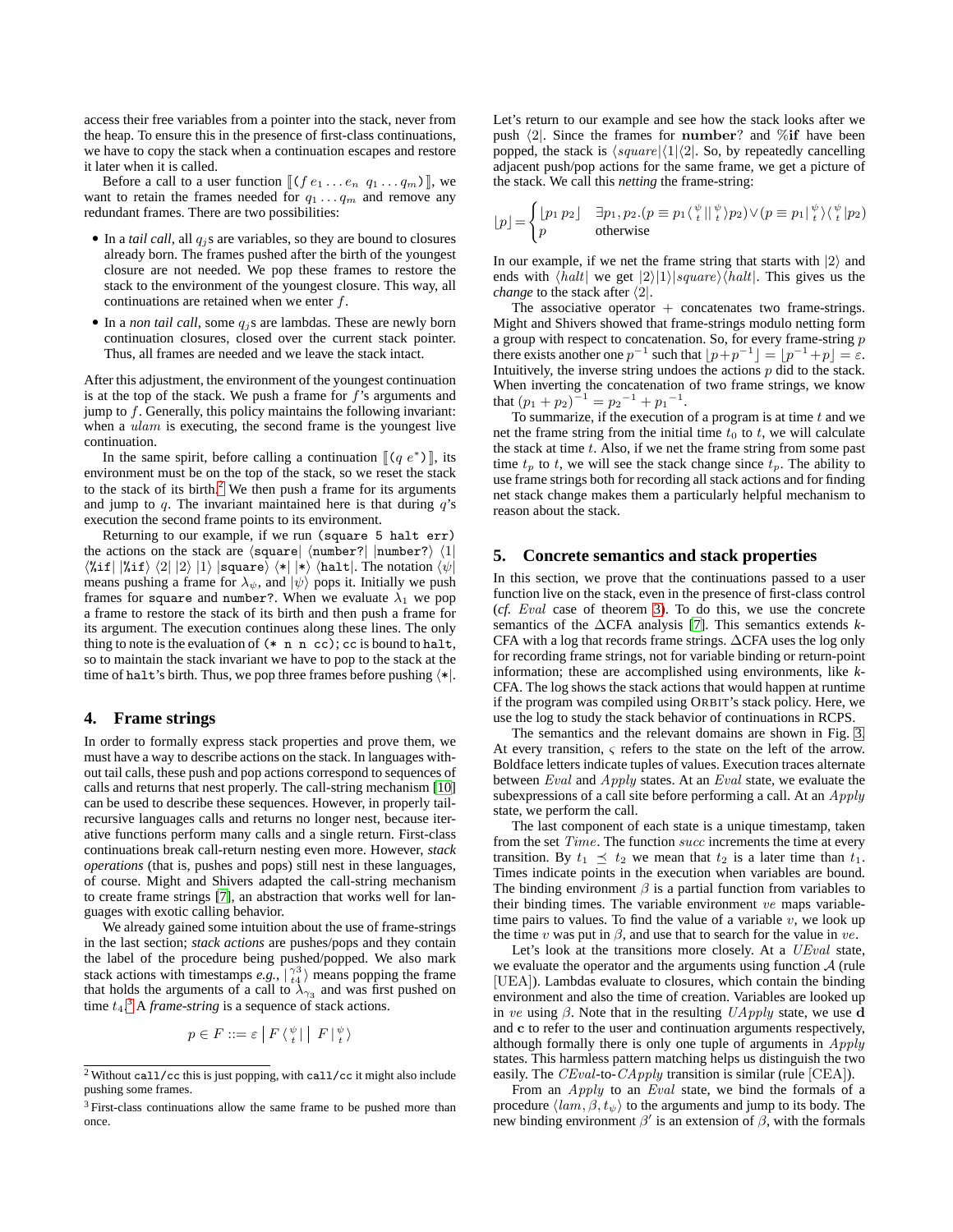$$
\varsigma \in State =Eval + Apply
$$
\n
$$
Eval = UEval + CEual
$$
\n
$$
UEual = UCall \times BEnv \times VEnv \times Log \times Time
$$
\n
$$
CEval = CCall \times BEnv \times VEnv \times Log \times Time
$$
\n
$$
Apply = Proc \times Proc^* \times VEnv \times Log \times Time
$$
\n
$$
\beta \in BEnv = Var \rightarrow Time
$$
\n
$$
ve \in VEnv = Var \times Time
$$
\n
$$
c, d, proc \in Proc = Clo + halt
$$
\n
$$
clc \in Log = Time \rightarrow FP
$$
\n
$$
c = Low + L
$$
\n
$$
c = Log = Time \rightarrow FP
$$
\n
$$
t \in Time = \text{a countably infinite, totally ordered set}
$$
\n[UEA] ([[(f e^\* q^+)], \beta, ve, \delta, t) \rightarrow (proc, d, ve, \delta', t')\n
$$
t' = succ(\varsigma)
$$
\n
$$
proc = A(f, \beta, ve, t)
$$
\n
$$
c_j = A(q_j, \beta, ve, t)
$$
\n
$$
c_j = A(q_j, \beta, ve, t)
$$
\n
$$
p_{\Delta} = \delta(youngest(c))^{-1}
$$
\n
$$
\delta' = (\lambda(t) (\delta(t) + p_{\Delta})) [t' \mapsto \varepsilon]
$$
\n[CEA] ([[Q e^\*)], \beta, ve, \delta, t) \rightarrow (proc, d, ve, \delta', t')\n
$$
t' = succ(\varsigma)
$$
\n
$$
proc = A(q, \beta, ve, t), \quad \text{of the form } (clam, \beta_{\gamma}, t_{\gamma})
$$
\n
$$
d_i = A(e_i, \beta, ve, t), \quad p_{\Delta} = \delta(t_{\gamma})^{-1}
$$
\n
$$
\delta' = (\lambda(t) (\delta(t) + p_{\Delta})) [t' \mapsto \varepsilon]
$$
\n[AE] (([[\Delta\_{\psi}(v^\*) call]], \beta, t\_{\psi}), d, ve, \delta, t) \rightarrow (call, \beta, ve', \delta', t')\n
$$
t' = succ(\varsigma)
$$
\n
$$
\beta' = \beta[v_i \mapsto t]
$$
\n
$$
ve' = ve[(v_i, t') \mapsto d_i]
$$
\n
$$
p_{\Delta} = \langle \psi |
$$

$$
\mathcal{A}(h, \beta, ve, t) \triangleq \begin{cases} ve(h, \beta(h)) & h \in Var \\ (h, \beta, t) & h \in Lam \end{cases}
$$

<span id="page-3-1"></span>**Figure 3.** Semantics of ∆CFA

mapped to the current time. The new variable environment  $ve'$ maps each  $(v_i, t')$  to the corresponding closure  $d_i$ .

States use a log  $\delta$  to keep track of the actions they would perform on the stack. We write  $\delta(t)^{-1}$  to mean  $(\delta(t))^{-1}$ . At each transition from  $\zeta$  to  $\zeta'$ ,  $p_{\Delta}$  records the stack change. To find the stack actions from a time  $t_p$  in the past to  $t'$ , we concatenate the actions from  $t_p$  to t with  $p_{\Delta}$ . Thus, the log  $\delta'$  of  $\varsigma'$  is  $(\lambda(t)(\delta(t)+$  $p_{\Delta}$ ))[ $t' \mapsto \varepsilon$ ]. Naturally,  $\delta'(t')$  is  $\varepsilon$  because some time must elapse for stack change to happen.

The stack policy dictates the stack actions  $p_{\Delta}$  at each transition. At [UEA], we must undo all actions that happened since the creation of the youngest continuation argument. We use the function youngest, which takes a set of closures, compares their creation times and returns the most recent time. Then, the stack change should be  $\delta(youngest(c))^{-1}$ . We compute  $p_{\Delta}$  for the other transitions in a similar way. Before calling a continuation, we must reset the stack to the stack of its birth (rule [CEA]). Before entering a function, we push a frame for its arguments (rule [AE]).

We use *halt* to denote the top-level continuation of a program pr. The initial state  $\mathcal{I}(pr)$  is  $(\langle pr, \emptyset, t_0 \rangle, \langle halt \rangle, \emptyset, [t_0 \mapsto \varepsilon], t_0)$ .

With the formal machinery in place, we can now show that in a UEval state  $\varsigma$ , the frames that make up the environments for the continuation arguments  $q_1 \ldots q_m$  are still on the stack. When a continuation  $q_j$  is born, its environment is on the top of the stack,

so it suffices to show that the net stack change from  $q_j$ 's birth to  $\varsigma$  is push-monotonic, meaning a frame string that contains just pushes. (We write  $\overline{F}$  for the set of push-monotonic frame strings.) In this case, the stack adjustment  $\delta(youngest(c))^{-1}$  in [UEA] transitions consists solely of pops.

By observing the CPS translation of call/cc you can see why our claim holds even when we allow first-class control: when a continuation is captured by a ulam, it can only be called later on, it cannot be passed as an argument to another ulam.

To prove push-monotonicity, we will show that each state satisfies a tighter set of constraints (*cf.* theorem [3\)](#page-3-0). The first constraint is arguably the most important because it talks about stack properties of *any* continuation closure in ve. The stack motion between the birth of such a closure and the current state can be arbitrary. The constraint guarantees that when a continuation closure is created, it captures continuations that are still on the stack.

Let's look more closely at the creation of continuation-closures. For every continuation lambda  $\lambda_{\gamma}$ , there is an innermost user lambda  $\lambda_l$  that contains it. Because of RCPS,  $\lambda_{\gamma}$  can only refer to continuation variables bound by  $\lambda_l$ . To create a closure c over  $\lambda_{\gamma}$ , we must first call  $\lambda_{l}$ . Assume that at the time of the call we pass continuations  $c_1 \ldots c_m$  that are still on the stack. Then, if the net stack motion p from the call to  $\lambda_l$  to the creation of c is pushmonotonic,  $c_1 \ldots c_m$  will still be on the stack when c is created. There are two cases for  $\lambda_{\gamma}$ : it can appear directly under  $\lambda_{l}$ , *e.g.*,

( $\lambda_l$ (u k1 k2) (u 15 ( $\lambda_{\gamma}$ (res) (+ 4 res k1)))) or after a series of CEvals whose operators are lambdas, *e.g.*,

$$
(\lambda_l(k1)((\lambda_{\gamma_1}(u1)((\lambda_{\gamma_2}(u2) ((\lambda_{\gamma}(u)(k1 u)) "hello"))"foo"))"bar") )
$$

<span id="page-3-2"></span>In both cases, p is push-monotonic.

**Definition 2** (Continuation ordering)**.**

 $Ord([\![\Lambda_l(u^*\;k_1\ldots k_n)call)]\!,\beta,ve,\delta,t)$  *is true iff:* 

- Let  $k \in \{k_1, ..., k_n\}$  and  $ve(k, \beta(k)) = (clam, \beta', t').$ *Then, we have that*  $\lfloor \delta(t') + \delta(t)^{-1} \rfloor \in \overline{F}$
- Let  $k_1, k_2 \in \{k_1, \ldots, k_n\}$ ,  $ve(k_1, \beta(k_1)) = (clam_1, \beta_1, t_1),$  $ve(k_2, \beta(k_2)) = (clam_2, \beta_2, t_2)$  *and*  $t_1 \leq t_2$ *. Then, we have that*  $\lfloor \delta(t_1) + \delta(t_2)^{-1} \rfloor \in \overline{F}$

<span id="page-3-0"></span>**Theorem 3.** *Let*  $\varsigma$  *be a state of the form*  $(\ldots, ve, \delta, t)$ *. For every continuation closure*  $(clam, \beta, t') \in \text{range}(ve)$ , *we have*  $Ord(iu_{\lambda}(clam), \beta, ve, \delta, t').$ *Moreover, depending on the kind of state, we have:*

- *If*  $\varsigma \in \text{Eval}, (\text{call}, \beta, \text{ve}, \delta, t)$  *then*  $\text{Ord}(iu_\lambda(\text{call}), \beta, \text{ve}, \delta, t)$
- *If*  $\varsigma \in UApply, ((ulam, \beta, t'), \mathbf{d} c_1 \ldots c_n, ve, \delta, t)$  *and*  $c_i = (clam_i, \beta_i, t_i)$  *then*  $Ord(iu_\lambda(clam_i), \beta_i, ve, \delta, t_i)$  *and*  $\lfloor \delta(t_i) \rfloor \in \overline{F}$  and for each  $t_a, t_b \in \{t_1, \ldots, t_n\}$  such that  $t_a \preceq t_b$  we have that  $\lfloor \delta(t_a) + \delta(t_b)^{-1} \rfloor \in \overline{F}$

• If 
$$
\varsigma \in CAPply
$$
,  $((clam, \beta, t'), \mathbf{d}, ve, \delta, t)$  then  
\n $Ord(iu_{\lambda}(clam), \beta, ve, \delta, t)$ 

We include the proof of the theorem in the appendix. Note that in a CEval state, if the operator is a variable but it is not in  $FP(iu_{\lambda}(call))$ , then  $Ord(iu_{\lambda}(call), \beta, ve, \delta, t)$  guarantees nothing about it; it may be bound to a continuation that has escaped. Therefore, its environment may be popped.

However, in a program without first-class control we can guarantee that continuation environments are never popped because user lambdas do not have free references to continuation variables.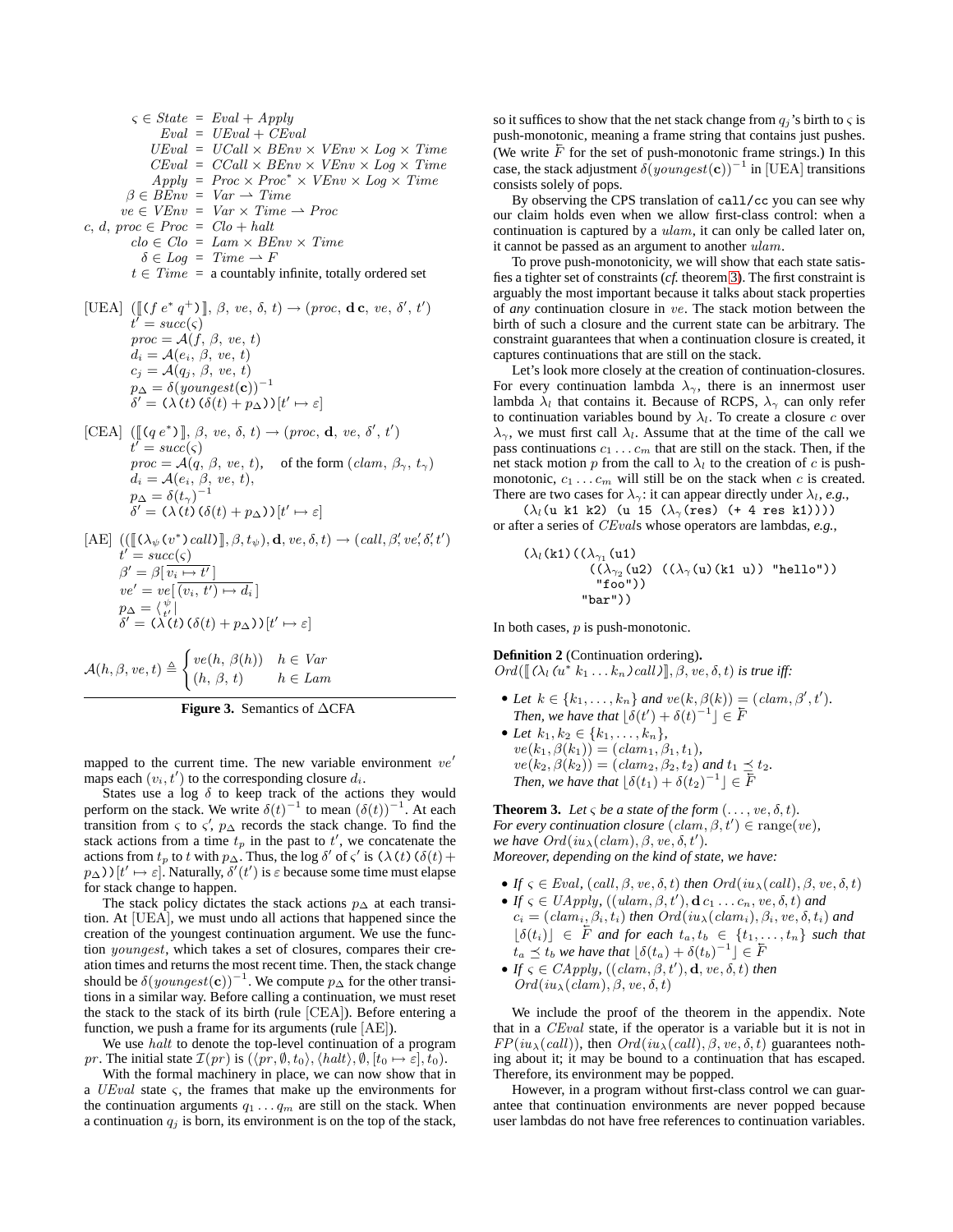# <span id="page-4-0"></span>**6. Continuation-Age analysis**

We now know that continuation environments are still on the stack in UEval states. This means that we never need to push frames to restore environments in *UEval*. Also, it means that the environments are totally ordered on the stack at run time. Put formally, if  $t_1$  and  $t_2$  are the birthdays of two continuations then either  $\lfloor \delta(t_1) \rfloor$ is a suffix of  $\lbrack \delta(t_2) \rbrack$  or vice versa. So, if  $t_y$  is the birthday of the youngest continuation then  $|\delta(t_y)|$  is a suffix of  $|\delta(t_c)|$  where  $t_c$ is the birthday of any other continuation.

So far there has not been an analysis that finds the youngest continuation, and one would have to resort to dynamic checks. We present Continuation-Age analysis (*abbrev. Cage* analysis) that can find the youngest continuation statically in most cases. We first show the workings of the analysis by example and then proceed to develop a formal semantics for it. Consider the following snippet of some RCPS program pr:

$$
(\lambda(u_1 \ldots u_5 k_1 k_2 k_3) \ldots (u_2 k_1 k_3 (\lambda_7(u_6) call) (\lambda_7(u_7) call'))^l \ldots)
$$

Assume that we let pr run and execution reaches the call site l. We know that  $k_1$ ,  $k_2$  and  $k_3$  are bound to closures whose environments are totally ordered,  $e.g.,$  with  $k_3$  being the youngest and  $k_2$  the oldest. Also, assume that  $u_2$  is bound to a closure over  $[(\lambda_{l_2} (k_4 k_5 k_6 k_7) call'')]$ . To find the ordering of the environments at  $l$  we first observe that  $k_2$  is not used at the call site, so we do not take it into account. Also,  $\lambda_{\gamma}$  and  $\lambda_{\zeta}$  will evaluate to newly born closures, so the ordering after control enters  $l_2$  will be " $k_6$ " and  $k_7$  followed by  $k_5$  followed by  $k_4$ ". Because of RCPS, this is the only information we need to keep to decide the order of continuations inside call''; remember that  $(FV(call'') \cap CVar) \subseteq$  ${k_4, k_5, k_6, k_7}$ . For this reason, our analysis can simply record total orders of *cvars* bound by the same  $ulam$ <sup>[4](#page-4-1)</sup>. It can forget which closures these cvars are bound to.

#### **6.1 Concrete semantics**

The concrete semantics of *Cage* and some auxiliary definitions are shown in Fig. [4.](#page-4-2) To remove elements from lists we use the setdifference operator, with its meaning adapted in the obvious way. We use  $map(f, lst)$  to apply a function f to all elements of lst. The function  $ind(elm, lst)$  finds the 1-based index of  $elm$  in lst and  $qet(i, lst)$  returns the element at index i in  $lst$ . We also lift *get* and *ind* to sets of elements/indices respectively.

The semantic domains are the same as k-CFA with the addition of two domains to record the ordering of continuations.

$$
ages, \text{ for } \in \text{Tor} = (\text{Pow}(CVar))^* ce \in \text{CEnv} = \text{ULab} \times \text{Time} \rightarrow \text{Tor}
$$

We represent a total order as a list of sets of *cvars*, rather than just a list of *cvars*, because we want to make explicit the case when two closures are born at the same time. In our example, the order will be  $\langle \{k_6, k_7\}, \{k_5\}, \{k_4\} \rangle$ . The continuation environment ce maps pairs of user-labels and times to total orders. We write  $k \preceq_{tor} k'$  to mean that the index of k is smaller than or equal to the index of  $k'$ in *tor*, *i.e.*,  $k$  is younger than  $k'$ .

$$
k \leq_{tor} k' = \exists S, S'. k \in S \land k' \in S' \land ind(S, tor) \leq ind(S', tor)
$$

In *UEval*, we gather order information about the *ulam* we are in, and use it to compute order information about the ulam we are about to enter. Since the new bindings in  $ce$  take place in  $UApply$ , ages serves as the carrier of that information between states.

[UEA] 
$$
([\![\mathbf{C}f e^* q_1 \dots q_m]\!] , \beta, ve, ce, t) \rightarrow (d_0, \mathbf{d}c, ve, ce, ages, t')
$$
  
\n
$$
t' = succ(\varsigma)
$$
  
\n
$$
d_0 = \mathcal{A}(f, \beta, ve, t), \text{ of the form } ([[\!(\lambda_l(v^+) \, call)]], \dots)
$$
  
\n
$$
d_i = \mathcal{A}(e_i, \beta, ve, t)
$$
  
\n
$$
c_j = \mathcal{A}(q_j, \beta, ve, t)
$$
  
\n
$$
tor = \begin{cases} ce(VL(q_j), \beta(q_j)) & \exists 1 \leq j \leq m \, . q_j \in Var \\ (\land & \forall 1 \leq j \leq m \, . q_j \in Lam \\ \forall 1 \leq j \leq m \, . q_j \in Lam \\ \nname(S) = Get(Ind(S, \langle q_1 \dots q_m \rangle), LV(l)) \\ \nages = (rename(CLam) :: map(rename, tor)) \setminus \{\emptyset\}
$$

[UAE] 
$$
(d_0, \mathbf{d}, ve, ce, ages, t) \rightarrow (call, \beta', ve', ce', t')
$$
  
\n $d_0 \equiv (\llbracket (\lambda_t(v^+) call) \rrbracket, \beta, t_t)$   
\n $t' = succ(\varsigma)$   
\n $\beta' = \beta \llbracket v \mapsto t' \rrbracket$   
\n $ve' = ve \llbracket (v, t') \mapsto d_i \rrbracket$   
\n $ce' = ce[(l, t') \mapsto ages]$ 

[CEA] 
$$
(\llbracket (q e_1 \dots e_n) \rrbracket, \beta, ve, ce, t) \rightarrow (proc, d, ve, ce, t')
$$
  
 $t' = succ(\varsigma)$   
 $proc = A(q, \beta, ve, t)$   
 $d_i = A(e_i, \beta, ve, t)$ 

[CAE]  $((\llbracket (\lambda(u^*)\,call)\rrbracket, \beta, t_\gamma), \mathbf{d}, ve, ce, t) \rightarrow (call, \beta', ve', ce, t')$  $t' = succ(\varsigma)$  $\beta' = \beta[\overline{u_i \mapsto t'}]$  $ve' = ve[\overline{(u_i, t') \mapsto d_i}]$ 

$$
ind(elm, lst) = \begin{cases} i & \text{1st} = \langle e_1, \dots, e_m \rangle, \text{ elm} = e_i \\ \bot & \text{otherwise} \end{cases}
$$

$$
Ind(S,lst) = \{ ind(s,lst) | s \in S\} \setminus \{\bot\}
$$

$$
get(i,lst) = \begin{cases} e_i & \text{lst} = \langle e_1, \dots, e_m \rangle, \ 1 \leq i \leq m \\ \bot & \text{otherwise} \end{cases}
$$

$$
Get(I,lst) = \{ get(i,lst) | i \in I\} \setminus \{\bot\}
$$

<span id="page-4-2"></span>

Let's see how to find the order for the next  $ulam$  using the order of the current ulam. If there are any lambdas among  $q_1 \ldots q_m$ , the variables they will be bound to will be the youngest. So *rename*(*CLam*) gathers the indices of lambdas among  $q_1 \ldots q_m$ , and uses them to index in the list of formals of  $\lambda_l$ . If every  $q_i$  is a variable,  $rename(CLam)$  returns the empty set. If there are variables among  $q_1 \ldots q_m$ , they are bound by the same  $ulam$ , and  $ce(VL(q_j), \beta(q_j))$  gathers the order information for that ulam. Then, we filter out variables that are not among  $q_1 \dots q_m$ and index the rest in the list of formals of  $\lambda_l$ . In our example,  $ce(VL(k_3), \beta(k_3))$  returns  $\langle \{k_3\}, \{k_1\}, \{k_2\} \rangle$  and  $map(rename,$  $\langle \{k_3\}, \{k_1\}, \{k_2\} \rangle$  returns  $\langle \{k_5\}, \{k_4\}, \emptyset \rangle$ . We remove possible empty sets from our list and we have the new ages.

Since only user states can influence the ordering, the semantics for *CEval* and *CApply* are the same as  $k$ -CFA. Note that we can compute continuation ages without using information about the stack actions, thus we do not need a log in the *Cage* semantics.

#### **6.2 Abstract semantics**

Abstracting the semantics of *Cage* raises no difficulty. Like k-CFA, making the set  $\widehat{Time}$  finite ensures computability of the abstract state-space. The abstract counterparts of Tor and CEnv are

<span id="page-4-1"></span><sup>4</sup> Even though the CPS translation of call/cc contains the term  $[(\lambda(x k)(cc x))]$  with a free *cvar*, this is not a problem since this  $ulam$  does not contain a user call site. Thus, we do not need to find the age of continuations while in  $[(\lambda(x k)(cc x))]$ .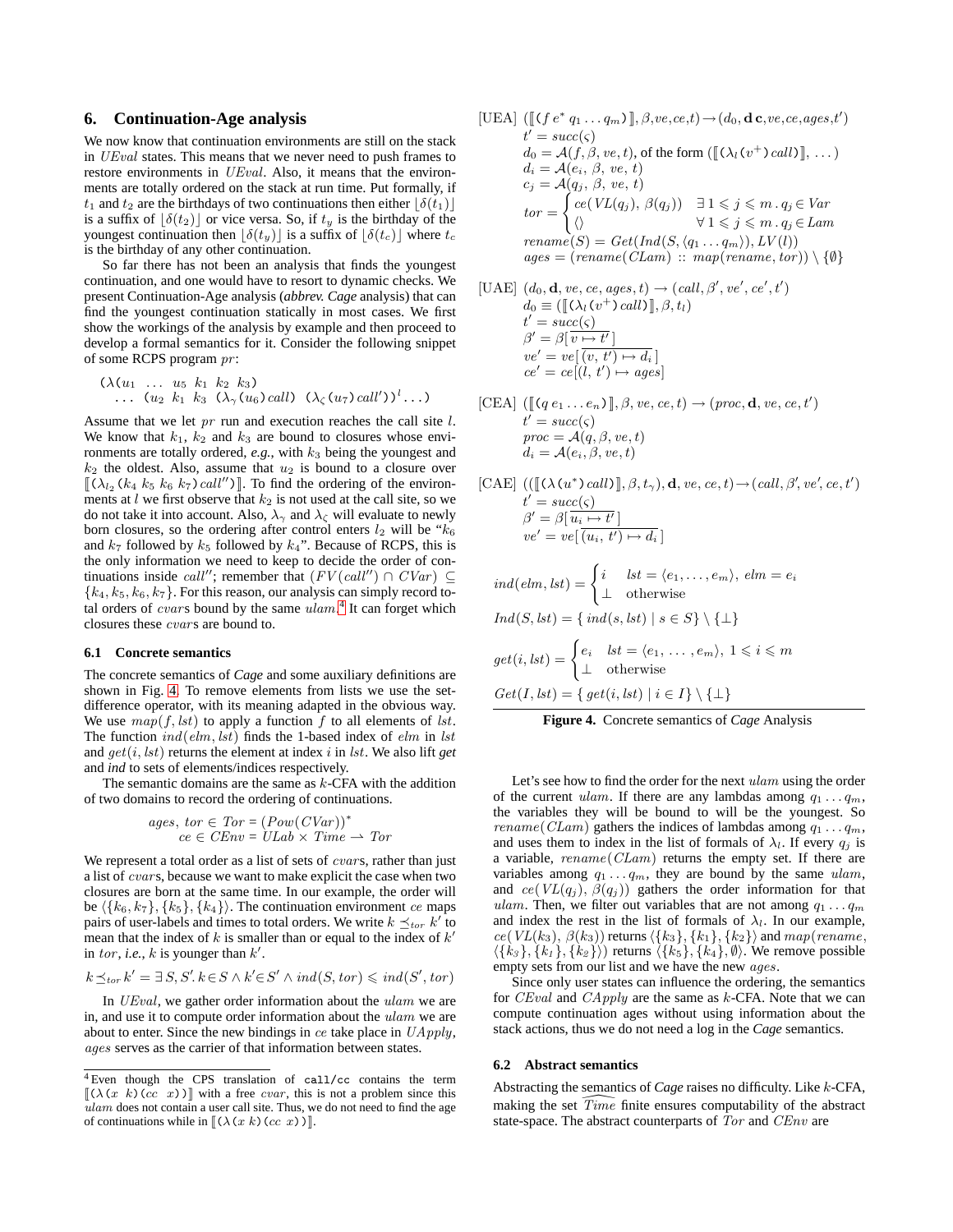$$
[\widehat{UEA}] \begin{align*}\n[\widehat{UEA}] \begin{align*}\n[\widehat{UFA}] \begin{matrix}\n[\widehat{UFA}] \end{matrix} & [\widehat{Ufe}^*q_1 \dots q_m) \rrbracket, \hat{\beta}, \hat{ve}, \hat{ce}, \hat{c}, \hat{t}) \sim (\hat{d}_0, \hat{\mathbf{d}} \hat{\mathbf{c}}, \hat{we}, \hat{ce}, \hat{ages}, \hat{t}') \\
\hat{t}' &= \widehat{succ}(\hat{\zeta}) \\
\hat{d}_0 & \in \hat{\mathcal{A}}(f, \hat{\beta}, \hat{we}, \hat{t}), \text{ of the form } (\llbracket (\lambda_l(v^+) \text{ call}) \rrbracket, \dots) \\
\hat{d}_i &= \hat{\mathcal{A}}(e_i, \hat{\beta}, \hat{we}, \hat{t}) \\
\hat{c}_j &= \hat{\mathcal{A}}(q_j, \hat{\beta}, \hat{we}, \hat{t}) \\
\text{tors} &= \begin{cases}\n\widehat{ce}(VL(q_j), \hat{\beta}_l(q_j)) & \exists 1 \leq j \leq m \cdot q_j \in \text{Var} \\
\langle \rangle & \forall 1 \leq j \leq m \cdot q_j \in \text{Lam} \\
\text{ren}(S) &= \text{Get}(Ind(S, \langle q_1 \dots q_m \rangle), \text{LV}(l)) \\
\widehat{ages} &= \{(\text{ren}(CLam) :: map(\text{ren}, \text{tor})) \setminus \{\emptyset\} \mid \text{tor} \in \text{tors}\}\n\end{align*}
$$

$$
\begin{aligned}\n[\widehat{\text{UAE}}] \quad & (\hat{\text{d}}_0, \hat{\mathbf{d}}, \hat{w}\hat{e}, \hat{ce}, \widehat{ages}, \hat{t}) \sim (call, \hat{\beta}', \hat{w}\hat{e}', \hat{ce}', \hat{t}') \\
& \hat{\text{d}}_0 \equiv (\llbracket (\lambda_l(v^+) \, \text{call}) \rrbracket, \hat{\beta}, \hat{t}_l) \\
& \hat{t}' = \widehat{succ}(\hat{c}) \\
& \hat{\beta}' = \hat{\beta}[\, \overline{v \mapsto \hat{t}'} \,] \\
& \widehat{w}\hat{e}' = \widehat{ve} \sqcup \, [\, (v, \hat{t}') \mapsto \hat{d}_i \,] \\
& \widehat{ce}' = \widehat{ce} \sqcup \, [(l, \hat{t}') \mapsto \widehat{ages}]\n\end{aligned}
$$

$$
\begin{aligned}\n[\widehat{\text{CEA}}] \, & (\llbracket (q \, e_1 \dots e_n) \rrbracket, \hat{\beta}, \hat{v} \hat{e}, \hat{c} \hat{e}, \hat{t}) \sim (\widehat{proc}, \hat{\mathbf{d}}, \hat{v} \hat{e}, \hat{c} \hat{e}, \hat{t}') \\
&\hat{t}' = \widehat{succ}(\hat{\zeta}) \\
&\widehat{proc} \in \hat{\mathcal{A}}(q, \hat{\beta}, \hat{v} \hat{e}, \hat{t}) \\
&\hat{d}_i = \hat{\mathcal{A}}(e_i, \hat{\beta}, \hat{v} \hat{e}, \hat{t})\n\end{aligned}
$$

 $[\widehat{CAE}]$   $(([\langle \lambda(u^*)\,cal{C}all\rangle], \hat{\beta}, \hat{t}_\gamma), \hat{\mathbf{d}}, \hat{we}, \hat{\alpha}, \hat{t}) \sim (call, \hat{\beta}', \hat{we}', \hat{\alpha}, \hat{t}')$  $\hat{t}' = \widehat{succ}(\hat{\varsigma})$  $\hat{\beta}' = \hat{\beta}[\, \overline{u_i \mapsto \hat{t}'} \,]$  $\widehat{ve}' = \widehat{ve} \sqcup [(u_i, \hat{t}') \mapsto \hat{d}_i]$ 

<span id="page-5-1"></span>**Figure 5.** Abstract semantics for *Cage* Analysis

$$
\widehat{ages}, \text{ tors} \in \widehat{Tor} = Pow(Tor)
$$

$$
\widehat{ce} \in \widehat{CEnv} = ULab \times \widehat{Time} \longrightarrow \widehat{Tor}
$$

Since one abstract state corresponds to many concrete states, we have to fold many total orders to one element of  $Tor$ . Thus, the elements of  $\widehat{Tor}$  are sets of total orders, with set-union being the join operation. For a cvar to be the youngest in tors, it has to be the youngest in every total order contained in tors. This happens because different elements of tors correspond to different flows of control in the abstract semantics. Some of these flows may have occurred due to imprecision introduced by the static analysis, but most of them will have a concrete counterpart, so we make sure that all concrete flows agree on the age of cvars. We also define maps from the concrete to the abstract domains.

$$
\begin{aligned} |tor| &= \{tor\} \\ |ce| &= (\lambda (l \hat{t}) \quad |_{|t| = \hat{t}} |ce(l, t)| \end{aligned}
$$

The abstract semantics is shown in Fig. [5.](#page-5-1) Contrary to the concrete semantics, it is non-deterministic. Also, when we add new elements to  $\hat{v}$  and  $\hat{c}$  we join them instead of doing a destructive update. The two semantics are otherwise similar.

#### **6.3 Soundness**

There are two results we need to establish for our analysis to be sound. We first show that a total order of cvars "agrees" with the birthdays of the closures to which these variables are bound.

**Theorem 4.** Let  $\varsigma$  be any state of the form  $(\ldots, ve, ce, \ldots)$  and  $ce(l, t) = tor$ *.* If  $k_i \preceq_{tor} k_j$  and  $ve(k_i, t) = (clam, \beta_\gamma, t_\gamma)$ *and*  $ve(k_j, t) = (clam', \beta_\zeta, t_\zeta)$  *then*  $t_\zeta \preceq t_\gamma$  *i.e.,*  $ve(k_i, t)$  *was born later than*  $ve(k_i, t)$ *.* 

$$
\begin{aligned}\n\text{and } &\quad \text{(}\lambda(x) \, x+1\text{)} \, (\lambda(x) \, x+2\text{)} &\rightarrow \text{((}\lambda(x) \, x+1\text{)} \, 2\text{)} \rightarrow 3 \\
\text{and } &\quad \text{(}\lambda(x) \, x+1\text{)} \, (\lambda(x) \, x\text{)} &\rightarrow \text{and } \, (\lambda(x) \, x) &\rightarrow \text{)} \\
\text{(}\lambda(x) \, x &\rightarrow \text{)} \n\end{aligned}
$$

$$
((\lambda(f) \text{ if } test
$$
  
\n
$$
\begin{array}{ccc}\n\triangleleft(f & 2) & (\lambda(x) x + 1) & (\lambda(x) x - 1) \triangleright \\
\triangleleft(f & 3) & \#1 \triangleright\n\end{array})\n\quad\n(\lambda(y) y * y)
$$

<span id="page-5-3"></span>

Secondly, we show that the abstract semantics simulates the concrete semantics, which means that our approximation is safe.

**Theorem 5** (Soundness of *Cage* analysis). If  $|\varsigma| \sqsubseteq \hat{\varsigma}$  and  $\varsigma \to \varsigma'$ *then there exists*  $\hat{\varsigma}'$  such that  $\hat{\varsigma} \rightsquigarrow \hat{\varsigma}'$  and  $|\varsigma'| \subseteq |\hat{\varsigma}'|$ .

Regarding the time complexity of *Cage*: since n elements can be totally ordered in n! ways, and the range of  $\overline{CEnv}$  records sets of total orders, the analysis is exponential in  $max\text{-}len_{l\in ULab} LV(l)$ . This is not a problem in practice, since the number of continuation arguments is usually small. A factor that can influence the speed of *Cage* more dramatically is the choice of  $Time$ , since for k greater than zero  $k$ -CFA is exponential in the size of the program [\[15\]](#page-9-11).

\Alternatively, there is a less precise lattice we can use for  $CEnv$ .  $CEnv$  can record partial orders of *cvars* and the join would be set-intersection. Then,  $k_i$  would be younger than  $k_j$ in  $\hat{c}e_1 \sqcup \hat{c}e_2$  iff  $(k_i, k_j) \in \hat{c}e_1$  and  $(k_i, k_j) \in \hat{c}e_2$ . However, join introduces more approximation than we would like. For example, consider  $\hat{c}e_1 = \{(k_1, k_2), (k_1, k_3), (k_2, k_3)\}\$  and  $\hat{c}e_2 = \{(k_3, k_2), (k_3, k_1), (k_2, k_1)\}\cdot^5$  $\hat{c}e_2 = \{(k_3, k_2), (k_3, k_1), (k_2, k_1)\}\cdot^5$  Then,  $\hat{c}e_1 \sqcup \hat{c}e_2$  is  $\emptyset$  even<br>though we know that  $k_i$  is never the veuponest. In other words, this though we know that  $k_2$  is never the youngest. In other words, this representation cannot express properties like "either  $k_1$  or  $k_3$  is younger than  $k_2$ ."

#### **6.4** *Cage* **vs** ∆**CFA for age analysis**

Theoretically, we could use  $\Delta$ CFA to find the youngest continuation. Since ∆CFA tracks stack change, we would check if the change between the birthdays of two closures is push monotonic. In practice, this does not work well for the following reasons.

First, variables in the abstract are bound to sets of closures. So, if we want to compare the age of two cvars at a call site, we must check that every closure in one set is younger than every closure in the other set. But then we would end up comparing closures from different flows, which causes imprecision. *Cage* decouples variables from their bindings and remembers distinct flows as distinct total orders, thus avoiding these problems.

Second, the stack information ∆CFA computes in the abstract can be imprecise in the presence of recursion. It does roughly the following: it can remember exactly one push or one pop action for some  $\lambda_{\psi}$ , but if we push two (or more) frames for  $\lambda_{\psi}$ ,  $\Delta$ CFA will record this as  $\langle \psi |^*$  . Therefore, if we enter a recursive procedure and later return, ∆CFA will not net the pushes and pops. *Cage* does not suffer from this problem because it does not use the stack to compute continuation age.

# <span id="page-5-0"></span>**7.** From  $\lambda_{MR}$  to RCPS

The multi-return  $\lambda$ -calculus [\[12](#page-9-7)] is a variant of the  $\lambda$ -calculus in which functions may have many return points. Return points are not first-class continuations, hence they give the programmer the ability to express a wide variety of algorithms without paying the

<span id="page-5-2"></span><sup>5</sup> For readability, we omitted the reflexive pairs from the relations.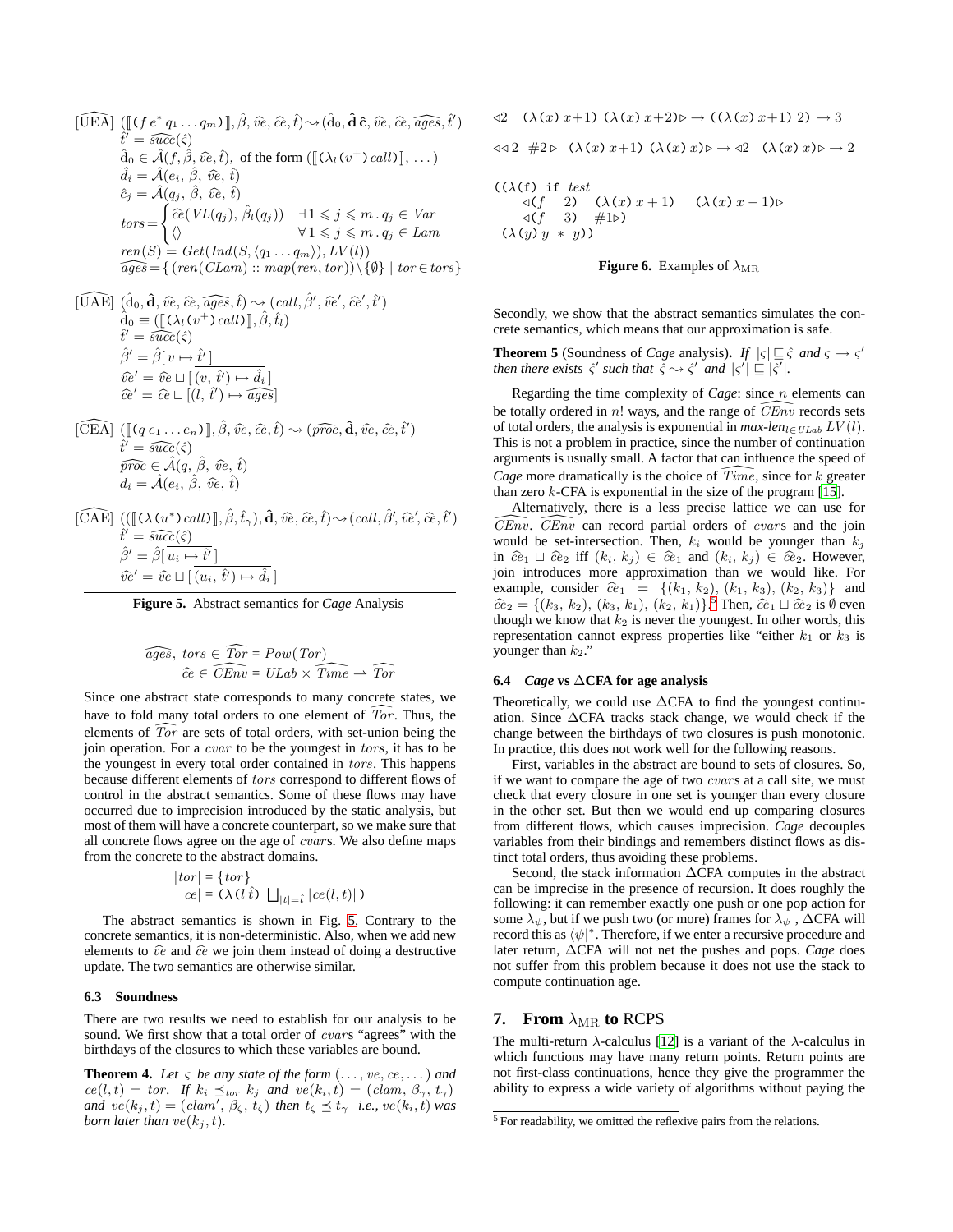cost of general-purpose, heap-allocated continuations. Search algorithms that take a success and a failure continuation, functional tree transformations and LR-parsers are typical examples of programs that are naturally and efficiently expressed with this mechanism.

The multi-return form  $\triangleleft e$   $r_1 \dots r_m \triangleright$  is how we get contexts with many return points. The expression  $e$  is evaluated with  $m$ return points in scope. If e does not use the multi-return form internally, it will always return to the first one, as in the first example of Fig. [6.](#page-5-3) However, if e is of the form  $\triangleleft e'$  #i $\triangleright$  then the result of  $e'$  will be passed to  $r_i$ , as in the second example. A return point  $\#i$  passes its input to the  $i^{\text{th}}$  return point of its own context.

Restricted CPS, with the restrictions it places on continuations, would seem like a natural target for  $\lambda_{MR}$ . However, a subtlety of  $\lambda_{\text{MR}}$  is that functions are polymorphic in the number of return points that they expect, they do not specify it explicitly in their syntax. The last snippet of Fig. [6](#page-5-3) is one such example. Depending on the result of the test, the square function will be evaluated in a context with one or two return points, even though it always returns to the first. Since in RCPS a ulam has to specify the number of continuations it expects, we cannot translate this code to RCPS.

A control-monomorphic variant however has a simple transform to RCPS. We require that a function take a specific number of return points, which we pass when we apply the function. We change the syntax and semantics of  $\lambda_{MR}$  slightly to reflect this (section [7.1\)](#page-6-0). We provide a type system that rejects control-polymorphic  $\lambda_{MR}$ programs and prove it sound (section [7.2\)](#page-6-1). Then, we give a typedirected transform from  $\lambda_{MR}$  to RCPS (section [7.3\)](#page-8-1).

#### <span id="page-6-0"></span>**7.1 Syntax and semantics**

Expressions in control-monomorphic  $\lambda_{MR}$  include variables, numbers, functions, applications with a specified number of return points and multi-return forms. Numbers and functions are values:

 $lam \in Lam ::= (\lambda(x) e)$  $e \in Exp ::= x \mid n \mid \text{lam} \mid \lhd (e_1 \, e_2) \quad r_1 \ldots r_m \rhd \mid \lhd e \quad r_1 \ldots r_m \rhd$  $r \in RP ::= lam \mid \#i$ 

The semantics is call-by-value (Fig. [7\)](#page-7-0). To evaluate  $\triangleleft e$   $r_1 \dots r_m \triangleright$ , we first evaluate  $e$  in a context with  $m$  return points (multi-prog). If it reduces to a value  $v$  and there is a single return point which is a function, we apply it to  $v$  (fst-lam). If the single return point is  $#1$  we return v to the context (fst-sharp). When there are multiple return points,  $v$  is returned to the first one (multi-drop). If  $e$  evaluates to  $\triangleleft v$  #i in a context with i or more return points then we pass  $v$  to  $r_i$  (multi-select).

In an application we start with the operator (rator), then the operand (rand) and then the body of the function (app). These rules highlight the difference from control-polymorphic  $\lambda_{MR}$ . Unlike the last example of Fig. [6,](#page-5-3) we have to mention the return points when applying a function. Our type system checks that a function is always applied in contexts with the same number of return points.

A note about the stack behavior of  $\lambda_{MR}$  deserves a mention. When a return point is a function, it requires a frame to be pushed, while a  $\#i$  return point just points to an older frame. Thus, when all return points of ⊲e  $r_1 \ldots r_m$  are not functions, the stack does not grow, and it might even shrink. This is essentially the tail call mechanism applied to  $\lambda_{MR}$ .<sup>[6](#page-6-2)</sup>

#### <span id="page-6-1"></span>**7.2 Types for control-monomorphism**

We modify the original type system of  $\lambda_{MR}$  to annotate function types with the number of return points that a function expects.

Each expression e is assigned a type vector  $\langle \tau_1, \ldots, \tau_n \rangle$  meaning that if e returns a value v to its  $i^{\text{th}}$  return point, v has type  $\tau_i$ . Placing  $\perp$  instead of a type at index i means that e never returns to that return point. For example,  $\triangleleft 11 \#2\triangleright$  has type  $\langle \perp, \text{int} \rangle$ . But  $\triangleleft 11$  #2⊳ never returns to any return point  $r_i$  for  $i > 2$ . Hence it can also have type  $\langle \perp, \text{int}, \perp \rangle$ ,  $\langle \perp, \text{int}, \perp, \perp \rangle$ , *etc.* Moreover,  $\langle$ int, int $\rangle$  is also a possible type since the requirement "if  $\triangleleft 11 \#2 \triangleright$ returns to its first return point it gives back an integer" is vacuously true. To model these, our type system has a notion of subtyping.

Types include integers and functions, and type vectors  $\vec{\tau}$  are finite maps from natural numbers to types. Then,  $\vec{\tau}[i] = \perp$  means that  $i \notin \text{dom}(\vec{\tau})$ .

$$
\begin{array}{rcl}\n\tau \in T & ::= & \text{int } \left| (\tau, n) \right| \to \vec{\tau} \\
\vec{\tau} \in \vec{T} & = & \mathbb{N} \stackrel{\text{fin}}{\to} T\n\end{array}
$$

Function types include a natural number  $n$ , meaning that  $n$  return points must be provided when a function  $f$  is applied. Obviously, we run into trouble if f tries to return to  $r_i$  for  $i > n$ . Therefore, we require that  $|\vec{\tau}| \leq n$  where  $|\vec{\tau}|$  is  $\min\{i \mid \forall j > i$ .  $\vec{\tau}[j] = \perp\}.$ The subtyping rules for types and vectors are

$$
\begin{aligned}\n\text{int} \sqsubseteq \text{int} & \frac{\tau_b \sqsubseteq \tau_a}{(\tau_a, n) \to \vec{\tau}_a \sqsubseteq (\tau_b, n) \to \vec{\tau}_b} \\
\frac{\forall i \in \text{dom}(\vec{\tau}_a) \cdot i \in \text{dom}(\vec{\tau}_b) \land \vec{\tau}_a[i] \sqsubseteq \vec{\tau}_b[i]}{\vec{\tau}_a \sqsubseteq \vec{\tau}_b}\n\end{aligned}
$$

The type system is shown in Fig. [8.](#page-7-1) It assigns type vectors to expressions under an environment  $\Gamma$  which is a partial map from variables to types.

The rules for numbers and variables are standard (num, var). To typecheck a function  $(\lambda(x) e)$ , we typecheck its body in an environment extended with  $x$ . The side condition states that if the function uses  $|\vec{\tau}|$  return points then it must request at least as many in its type.

For an application  $\triangleleft(e_1 \ e_2)$   $r_1 \dots r_m \triangleright$  we require that  $e_1$ have a function type with exactly  $m$  return points (appl). The type of the argument must be a subtype of what the function expects (side condition 1). If the  $j<sup>th</sup>$  return point is a lam with type  $\langle (\tau_i, m_i) \rightarrow \vec{\tau}_i \rangle$ , then anything that  $e_1$  returns to it must be a subtype of  $\tau_j$ . Additionally, anything that  $r_j$  returns to the context must be consistent with what the whole expression returns. For this, we require  $\vec{\tau}_j \vec{\equiv} \vec{\tau}_{app}$  (side condition 2). On the other hand, if the return point is of the form  $\#i$  then whatever  $e_1$  returns to its  $j<sup>th</sup>$  return point will be sent to the context's  $i<sup>th</sup>$  return point, which is why we require  $\vec{\tau}[j] \sqsubseteq \vec{\tau}_{app}[i]$  (side condition 3).

For a ⊲e  $r_1 \dots r_m$  expression (multi) the typing constraints required from return points are the same as in the application case (side conditions 2, 3). We also require that  $e$  only try to return to  $r_1 \ldots r_m$  (side condition 1).

We can now see why the type system rejects control-polymorphic  $\lambda_{MR}$  programs. The operator of our last example is

$$
(\lambda(f) \text{ if } test
$$
  
\n
$$
\exists (f \quad 2) \quad (\lambda(x) \quad x+1) \quad (\lambda(x) \quad x-1) \triangleright
$$
  
\n
$$
\exists (f \quad 3) \quad \#1 \triangleright)
$$

The true-branch requires f to have a type of the form  $\langle$  (int, 2)  $\rightarrow$  $\vec{\tau}_a$ ) and the false-branch requires f to have a type of the form  $\langle$  (int, 1)  $\rightarrow \vec{\tau}_b$ ). Since none of these types is a subtype of the other, the body cannot be typechecked with a unique type for f.

We split the type-soundness proof in the progress and preservation theorems.

#### **Theorem 6** (Progress)**.**

*If*  $\Gamma \vdash e : \vec{\tau}$  *and*  $e$  *is closed then either*  $e$  *is a value, or*  $e$  *is of the form*  $\triangleleft v$  #*i* $\triangleright$  *where*  $i > 1$ *, or*  $e \rightarrow e'$ *.* 

<span id="page-6-2"></span><sup>6</sup> For details, see [\[12\]](#page-9-7) where semi-tail calls and super-tail calls are explained.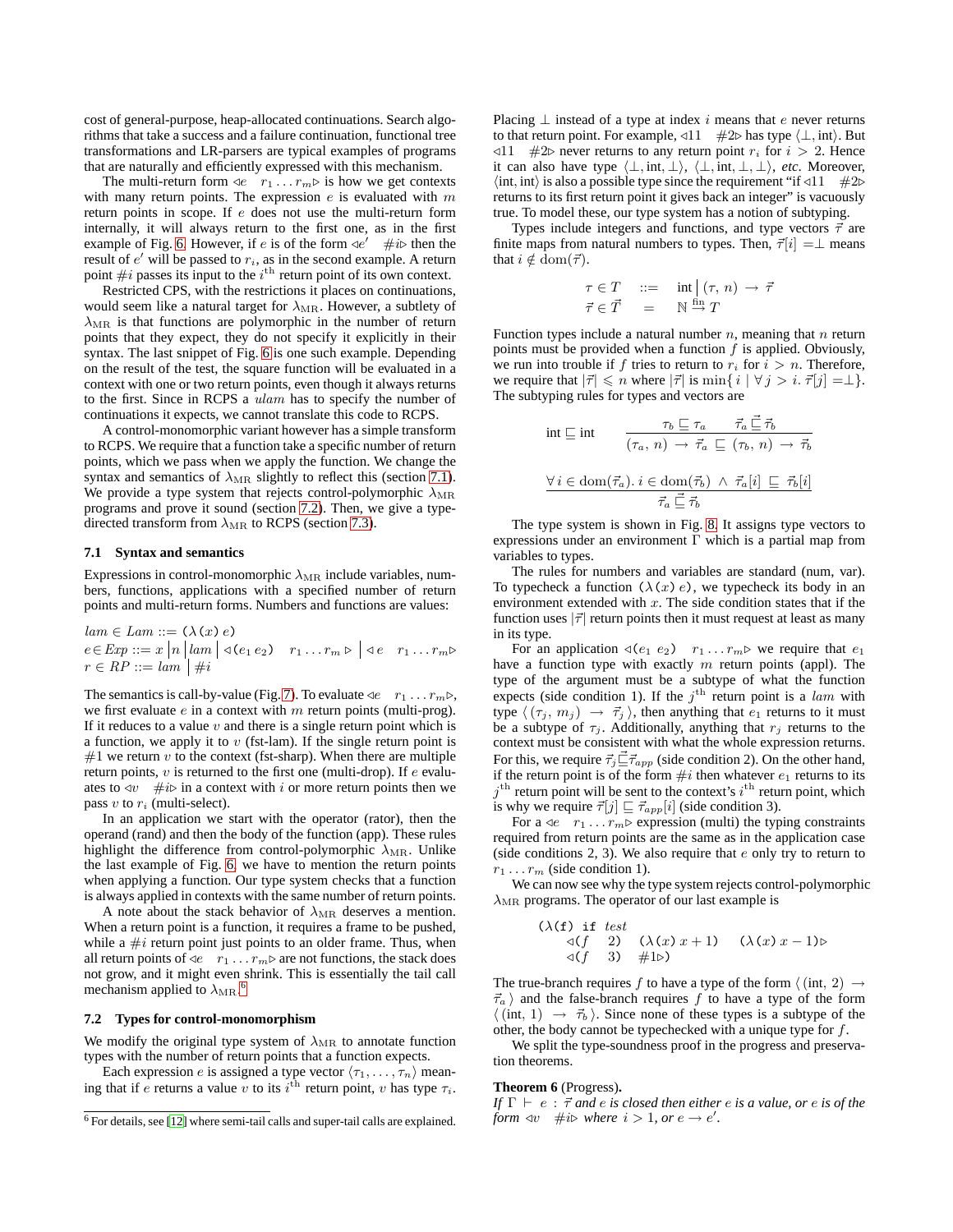| [multi-prog]     | \n $\frac{e \rightarrow e'}{e}$ \n $r_{1} \dots r_{m} \rightarrow \infty$ \n                                                                                                                       | [fst – lam]    | \n $\frac{1}{\sqrt{w} (\lambda(x) e) \rightarrow [v/x] e}$ \n                                                                                            |
|------------------|----------------------------------------------------------------------------------------------------------------------------------------------------------------------------------------------------|----------------|----------------------------------------------------------------------------------------------------------------------------------------------------------|
| [fst – sharp]    | \n $\frac{1}{\sqrt{w} \neq 1 \rightarrow v}$ \n                                                                                                                                                    | [multi – drop] | \n $\frac{1}{\sqrt{w} \cdot r_{1} \dots r_{m} \rightarrow \infty \cdot r_{1} \rightarrow \infty}$ \n                                                     |
| [multi – select] | \n $\frac{1}{\sqrt{w} \neq i \rightarrow r_{1} \dots r_{m} \rightarrow \infty \cdot r_{i} \rightarrow \infty}$ \n                                                                                  | [rator]        | \n $\frac{e_{1} \rightarrow e'_{1}}{\sqrt{e_{1} e_{2}} \cdot r_{1} \dots r_{m} \rightarrow \infty} e_{1} \rightarrow e'_{1}$ \n                          |
| [rand]           | \n $\frac{e_{2} \rightarrow e'_{2}}{\sqrt{(\lambda(x) e) e_{2}} \cdot r_{1} \dots r_{m} \rightarrow \infty} e_{1} \rightarrow e'_{1} \rightarrow e'_{1} \rightarrow e'_{1} \rightarrow \infty}$ \n | [app]          | \n $\frac{1}{\sqrt{(\lambda(x) e) e_{2}} \cdot r_{1} \dots r_{m} \rightarrow \infty} e_{1} \rightarrow e'_{1} \rightarrow e'_{1} \rightarrow \infty}$ \n |
| [app]            | \n $\frac{1}{\sqrt{(\lambda(x) e) e_{2}} \cdot r_{1} \dots r_{m} \rightarrow \infty} e_{1} \rightarrow e'_{1} \rightarrow \infty}$ \n                                                              |                |                                                                                                                                                          |
| [app]            | \n $\frac{1}{\sqrt{(\lambda(x) e) e_{2}} \cdot r_{1} \dots r_{m} \rightarrow \infty} e_{1} \rightarrow e'_{1} \rightarrow \infty}$ \n                                                              |                |                                                                                                                                                          |
| [app]            | \n $\frac{1}{\sqrt{(\lambda(x$                                                                                                                                                                     |                |                                                                                                                                                          |

<span id="page-7-0"></span>
$$
\text{sum} \quad \Gamma \vdash n : \langle \text{int} \rangle \qquad \text{[var]} \quad \frac{\Gamma[x \mapsto \tau] \vdash e : \vec{\tau}}{\Gamma \vdash x : \langle (\tau, m) \to \vec{\tau} \rangle} \quad x \in \text{dom}(\Gamma) \qquad \text{[abs]} \quad \frac{\Gamma[x \mapsto \tau] \vdash e : \vec{\tau}}{\Gamma \vdash (\lambda(x) e) : \langle (\tau, n) \to \vec{\tau} \rangle} \quad n \geqslant |\vec{\tau}|
$$
\n
$$
\Gamma \vdash e_1 : \langle (\tau, m) \to \vec{\tau} \rangle \quad \Gamma \vdash e_2 : \vec{\tau_2} \qquad \text{(1)} \quad \vec{\tau_2} \vec{\sqsubseteq} \langle \tau \rangle
$$
\n
$$
\text{[appl]} \quad \frac{\Gamma \vdash r_j : \langle (\tau_j, m_j) \to \vec{\tau_j} \rangle \langle \forall r_j \in Lam)}{\Gamma \vdash \langle (r_j, m_j) \to \vec{\tau_j} \rangle \langle \forall r_j \in Lam \rangle} \quad \text{(2)} \quad \forall r_j \in Lam. (\vec{\tau}[j] = \bot \lor \vec{\tau}[j] \sqsubseteq \tau_j) \land \vec{\tau_j} \vec{\sqsubseteq} \vec{\tau_{app}}
$$
\n
$$
\Gamma \vdash e : \vec{\tau_e} \qquad \text{(1)} \quad |\vec{\tau_e}| \leq m
$$
\n
$$
\Gamma \vdash e : \vec{\tau_e} \qquad \text{(2)} \quad \forall r_j \in Lam. (\vec{\tau_e}[j] = \bot \lor \vec{\tau_e}[j] \sqsubseteq \tau_j) \land \vec{\tau_j} \vec{\sqsubseteq} \vec{\tau}
$$
\n
$$
\Gamma \vdash \exists e \quad r_1 \dots r_m \triangleright : \vec{\tau} \qquad \text{(3)} \quad \forall r_j = \#i. \vec{\tau_e}[j] = \bot \lor \vec{\tau_e}[j] \sqsubseteq \vec{\tau_i}]
$$

<span id="page-7-1"></span>

Trivial Term:

[num]  $\Gamma \vdash n : \langle \text{int} \rangle$ 

 $\mathscr{T}[\![x]\!]=x$  $\mathscr{T}[\![n]\!]=n$  $\mathcal{T}[(\lambda(x) e)] = (\lambda(x k_1 ... k_m) \mathcal{I}[e] k_1 ... k_m)$  where  $(\lambda(x) e)$  has type  $\langle (\tau, m) \rightarrow \vec{\tau} \rangle$ Return Point:  $\mathscr{R}[\#i] \; k_1 \ldots k_l = k_i$  $\mathscr{R}[(\lambda(x) e)] k_1 ... k_l = (\lambda(x) \mathscr{S}[e] k_1 ... k_l)$ Serious Term:  $\mathscr{S}[[t_0][k_1 \dots k_l = (k_1 \mathscr{T}[[t_0]])$ If every  $k_i$  is a variable,  $\mathscr{S}[\![\triangleleft(t_0 t_1) \quad r_1 \ldots r_m \triangleright \! ]\!] k_1 \ldots k_l = (\mathscr{T}[\![t_0]\!]) \mathscr{T}[\![t_1]\!]) (\mathscr{R}[\![r_1]\!] k_1 \ldots k_l) \ldots (\mathscr{R}[\![r_m]\!] k_1 \ldots k_l)$  $\mathscr{S}[\![\triangleleft(t_0\,s_1)\quad r_1\ldots r_m\triangleright]\!] \,k_1\ldots k_l = \mathscr{S}[\![s_1]\!] \, \left(\underline{\lambda}(x)\, (\mathscr{T}[\![t_0]\!]\!]\! \; x\, \left(\mathscr{R}[\![r_1]\!] \,k_1\ldots k_l\right)\; \ldots \, \left(\mathscr{R}[\![r_m]\!] \,k_1\ldots k_l\right)\right) )$  $\mathcal{S}[\![\triangleleft(s_0\,t_1) \quad r_1 \ldots r_m \triangleright \! ]\!] \, k_1 \ldots k_l = \mathcal{S}[\![s_0]\!] \; (\underline{\lambda}(x) \, (x \; \mathcal{S}[\![t_1]\!] \; (\mathcal{R}[\![r_1]\!] \! k_1 \ldots k_l) \; \ldots \; (\mathcal{R}[\![r_m]\!] \! k_1 \ldots k_l))\, )$  $\mathscr{S}[\![\triangleleft(s_0 \, s_1) \quad r_1 \ldots r_m \triangleright] \, k_1 \ldots k_l = \mathscr{S}[\![s_0]\!] \, \langle \underline{\lambda}(f) \mathscr{S}[\![s_1]\!] \, \langle \underline{\lambda}(x) \, (f \, x \, (\mathscr{R}[\![r_1]\!] k_1 \ldots k_l) \, \ldots \, (\mathscr{R}[\![r_m]\!] k_1 \ldots k_l)) ) )$ If there exists a *lam* among  $k_1 \ldots k_l$ ,  $\mathscr{S}[\![\triangleleft(e_0 \, e_1) \quad r_1 \ldots r_m \triangleright] \, k_1 \ldots k_l = (\langle \lambda(k_1 \ldots k_l) \mathscr{S}[\![\triangleleft(e_0 \, e_1) \quad r_1 \ldots r_m \triangleright] \, k_1 \ldots k_l) \quad k_1 \ldots k_l)$ If every  $k_i$  is a variable,  $\mathscr{S}[\mathbb{R}e \quad r_1 \ldots r_m \in [k_1 \ldots k_l = \mathscr{S}[[e]] \; (\mathscr{R}[[r_1]]k_1 \ldots k_l) \; \ldots \; (\mathscr{R}[[r_m]]k_1 \ldots k_l)$ If there exists a *lam* among  $k_1 \ldots k_l$ ,  $\mathscr{S}[\![\leq r_1 \ldots r_m \infty]\!] k_1 \ldots k_l = (\lambda(k_1 \ldots k_l) \mathscr{S}[\![e]\!](\mathscr{R}[\![r_1]\!] k_1 \ldots k_l) \ldots (\mathscr{R}[\![r_m]\!] k_1 \ldots k_l) \quad k_1 \ldots k_l)$ 

<span id="page-7-2"></span>**Figure 9.** Transformation of  $\lambda_{MR}$  to Restricted CPS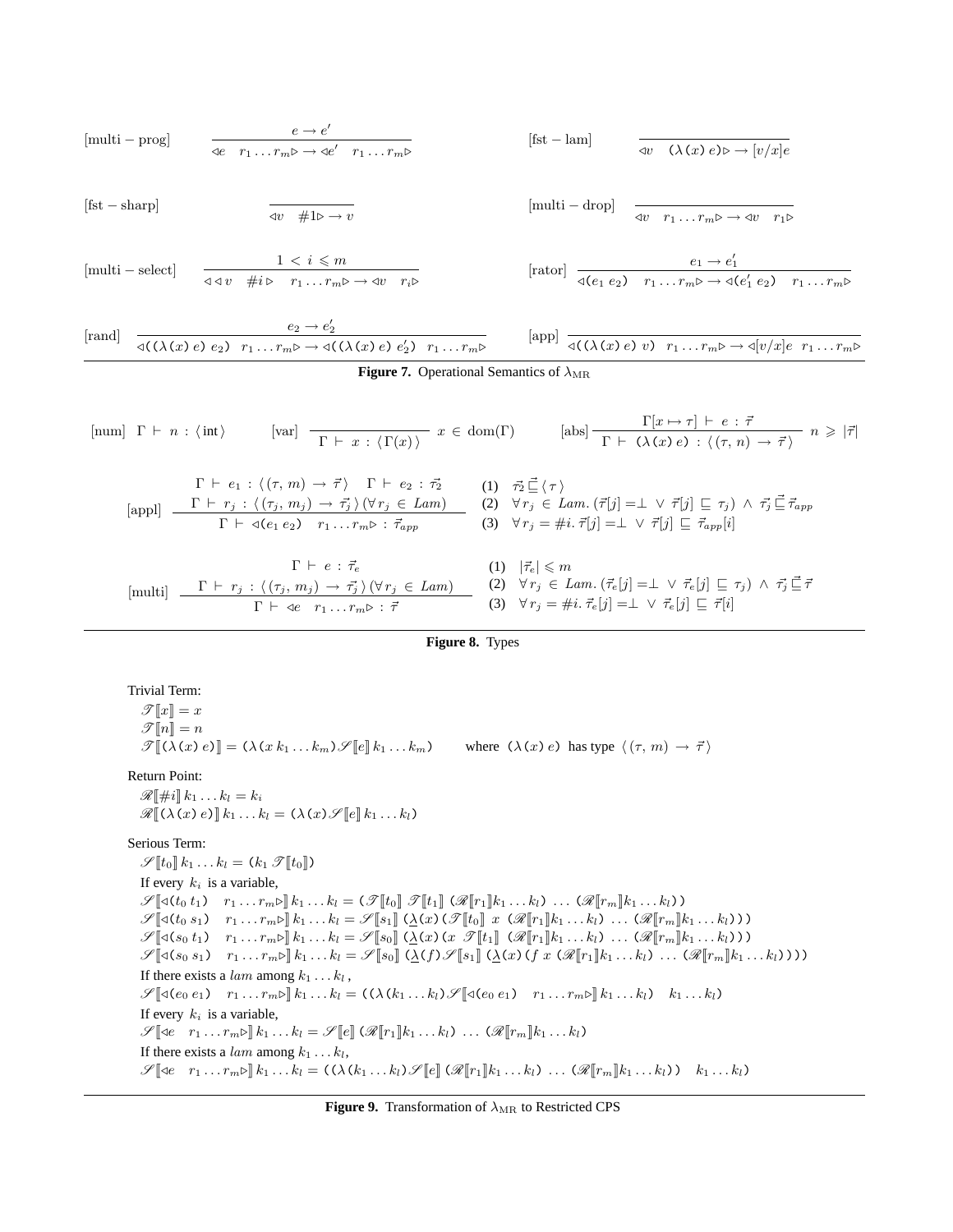**Theorem 7** (Preservation)**.**  $I f \Gamma \vdash e : \vec{\tau}$  *and*  $e \rightarrow e'$  *then*  $\Gamma \vdash e' : \vec{\tau}'$  *where*  $\vec{\tau}' \vec{\subseteq} \vec{\tau}$ *.* 

Both proofs proceed by structural induction on e. In the progress theorem, note that a well-typed expression does not always reduce to a value. It might evaluate to a multi-return form that cannot take any steps. The proofs require the following lemmas.

**Lemma 8** (Weakening)**.**

*If*  $\Gamma[x \mapsto \tau]$   $\vdash e : \overrightarrow{\tau}$  *and*  $x \notin FV(e)$  *then*  $\Gamma \vdash e : \overrightarrow{\tau}$ *.* 

**Lemma 9** (Substitution)**.**

*If*  $\Gamma[x \mapsto \tau] \vdash e : \vec{\tau}_1$ , e' is closed and has type  $\vdash e' : \vec{\tau}'$ , and  $\vec{\tau}' \vec{\subseteq} \langle \tau \rangle$  then  $\Gamma \vdash [e'/x]e : \vec{\tau}_2$  such that  $\vec{\tau}_2 \vec{\subseteq} \vec{\tau}_1$ .

## <span id="page-8-1"></span>**7.3 Transformation of**  $\lambda_{MR}$  to RCPS

In this section, we describe a CPS transformation from  $\lambda_{\text{MR}}$  to RCPS (Fig. [9\)](#page-7-2). Fisher and Shivers have shown that multi-return functions are cheap to implement and do not require novel compilation techniques. By translating  $\lambda_{\rm MR}$  to RCPS, it becomes amenable to *Cage* Analysis which can further improve performance.

The transform relies on information provided by the type system to add the correct number of continuation parameters to ulams. We use standard techniques [\[3\]](#page-9-12) to make the transform compositional and first-order. Last, some effort is spent on making sure that the transform does not duplicate code.

The transform uses three mutually recursive functions, for trivial terms, serious terms and return points. Variables and values are trivial terms and the rest are serious. The metavariables  $t$  and  $s$ range over trivial and serious terms respectively. Underlined lambdas  $\lambda$  generate fresh identifiers to avoid variable capture. We apply the transform to a  $\lambda_{MR}$  program e by calling  $\mathscr{S}[\![e]\!]$  halt.

The translation of variables and numbers is straightforward. When translating a  $ulam$ , we look at its type to find out how many continuations it takes in CPS.

A #*i* return point becomes a reference to the  $i^{\text{th}}$  continuation of its context. A  $(\lambda(x) e)$  return point becomes a *clam* in CPS. Here, there is possible code duplication that we want to avoid. Assume that one of  $k_1 \ldots k_l$  is a *clam*. Then, if e refers to the corresponding return point more than once, this *clam* will be duplicated. For this reason, the rest of the rules call  $\mathcal R$  with *cvar* arguments only.

If  $\mathscr S$  is applied to a trivial term then we return the term to the first continuation.

Application is split in four cases depending on the operator and the operand. Note how the continuations  $k_1 \ldots k_l$  are passed to all return points, which is why we require that they all be cvars to prevent duplication. If there is a *clam* among  $k_1 \ldots k_l$  we create a new ulam and transform the application using the new cvars.<sup>[7](#page-8-2)</sup>

For  $\triangleleft e$   $r_1 \ldots r_m \triangleright$ , we have to translate e in a context with m continuations. Here again we split in two cases to avoid duplication.

It is simple to see why our transformation generates RCPS code. The only place where a ulam is generated is the rule  $\mathcal{T}(\lambda(x) e)$ , and we pass only the newly-created *cvars* to e.

The duplication of code is best seen in an example. Assume that we omit the rules that take care of *clams* in  $k_1 \ldots k_l$ . Then, all continuation arguments are treated the way variables are now treated. In the following transform, the return point  $(\lambda(y) e')$  will be duplicated in the RCPS output:

 $\mathscr{S}$   $\left[\triangleleft \triangleleft \right( (\lambda(x) e) 42 \right) \neq 1 \neq \pm 1 \triangleright (\lambda(y) e') \triangleright \right]$  halt  $=\mathscr{S}[\neg((\lambda(x) e) 42) \neq 1 \neq 1 \rightrightarrows [\lambda(y) \mathscr{S}[e']] \text{ halt})$  $= ((\lambda (x k_1 k_2) \mathcal{S}[[e] [k_1 k_2) 42$  $(\lambda(y) \mathcal{S} [e']$  halt)  $(\lambda(y) \mathcal{S} \in \llbracket e' \rrbracket$  halt)

On the other hand, our transformation yields the more compact:

$$
((\lambda(k) ((\lambda(x k_1 k_2) \mathcal{S}[[e]] k_1 k_2) 42 k k))
$$

$$
(\lambda(y) \mathcal{S}[[e']] halt))
$$

## <span id="page-8-0"></span>**8. Evaluation of** *Cage*

We implemented *Cage* in Scheme48. Our compiler takes a multireturn Scheme program to RCPS, on which it runs *Cage*. It does not go all the way down to machine code. We measured the precision by counting the multiple-continuation call sites for which the analysis can find the youngest continuation statically. The results are encouraging, since the analysis is very precise, with little additional cost in running time and implementation effort over k-CFA.

Our analysis handles a purely functional subset of Scheme with numbers, booleans, lists, explicit recursion, and multi-return functions. We changed the front end of Scheme48 to accept a multireturn construct. After the front end takes care of parsing and macro-expansion, *every* call in the AST is represented as a multireturn call, *e.g.*,  $(+12)$  becomes  $\triangleleft(+12)$  #1 $\triangleright$ . This makes the conversion to RCPS more uniform. The compiler then runs *Cage*, followed by a final linear pass that computes the results per call site (since ages in  $\hat{c}$  are grouped by  $ulam$  labels). For instance, assume that, for the lambda expression  $(\lambda_l(f \kappa_1 \kappa_2)$  (f '(1 2 3) k2 k1)<sup>γ</sup>), *Cage* finds that k1 is younger than k2 in every total order contained in  $\bigsqcup_{\hat{t} \in \widehat{Time}} \widehat{ce}(l, \hat{t})$ . Then, the final pass will deduce that k1 is always younger than k2 at  $\gamma$ . Our current implementation spots the opportunity for optimization and stops. However, this information could be passed to a code-generation phase, which would avoid emitting code to check the ages of continuations at  $\gamma$ .

Fisher and Shivers suggested that LR-parsers can be compiled to  $\lambda_{\text{MR}}$ , with considerable speed gains [\[12\]](#page-9-7). Each state of the parser's automaton is represented as a function; a shift is a function call. Reductions do not return to a state function's immediate caller; but to points higher in the stack. This is handled with multiple return points to point to the necessary frames; a simple analysis determines how these return points represent the target reduction states. Such parsers contain an abundance of multi-continuation calls, which makes them attractive benchmarks for *Cage*.

We ran *Cage* (with  $k = 0$ ) on a parser for a medium-sized, Pascal-like language. Out of the 973 calls to ulams, 152 pass two continuations and 32 pass three. If there is a clam argument, it is trivially the youngest continuation. This happens in 20 calls. The remaining 164 pass only cvars. *Cage* found the youngest continuation in 142, and in 22 calls it narrowed the youngest down to two choices instead of three. There was *no* call site for which the analysis failed to gain at least partial information. *Cage* amounts to 19.8% of the total running time of the abstract interpretation (the rest is spent on flow analysis), and 32.2% of the code size.

The effectiveness of the analysis is also illustrated by tailrecursive programs that can throw exceptions. The RCPS program of Fig. [10](#page-9-13) sums all numbers in a list l and returns to cc, or throws an exception by calling h if it finds a non-number in l. It could have been written originally in any language with exceptions, or in a multi-return language. Placed in some code that computes the sum of a list of lists of numbers, this essentially becomes the inner loop, so optimizing it is crucial. *Cage* statically figures out that the continuations in the recursive call have the same age.

In the following program, *Cage* fails to figure out the youngest continuation passed to  $\lambda_{l1}$  when k is 0. That is because in l2 the first

<span id="page-8-2"></span><sup>7</sup> This rule may appear to break compositionality at first glance, because the right hand side does not call  ${\mathcal S}$  on a proper subexpression of the left hand side. However, it can be expanded to four rules as in the all-variable case, which is compositional. We use one rule only for readability.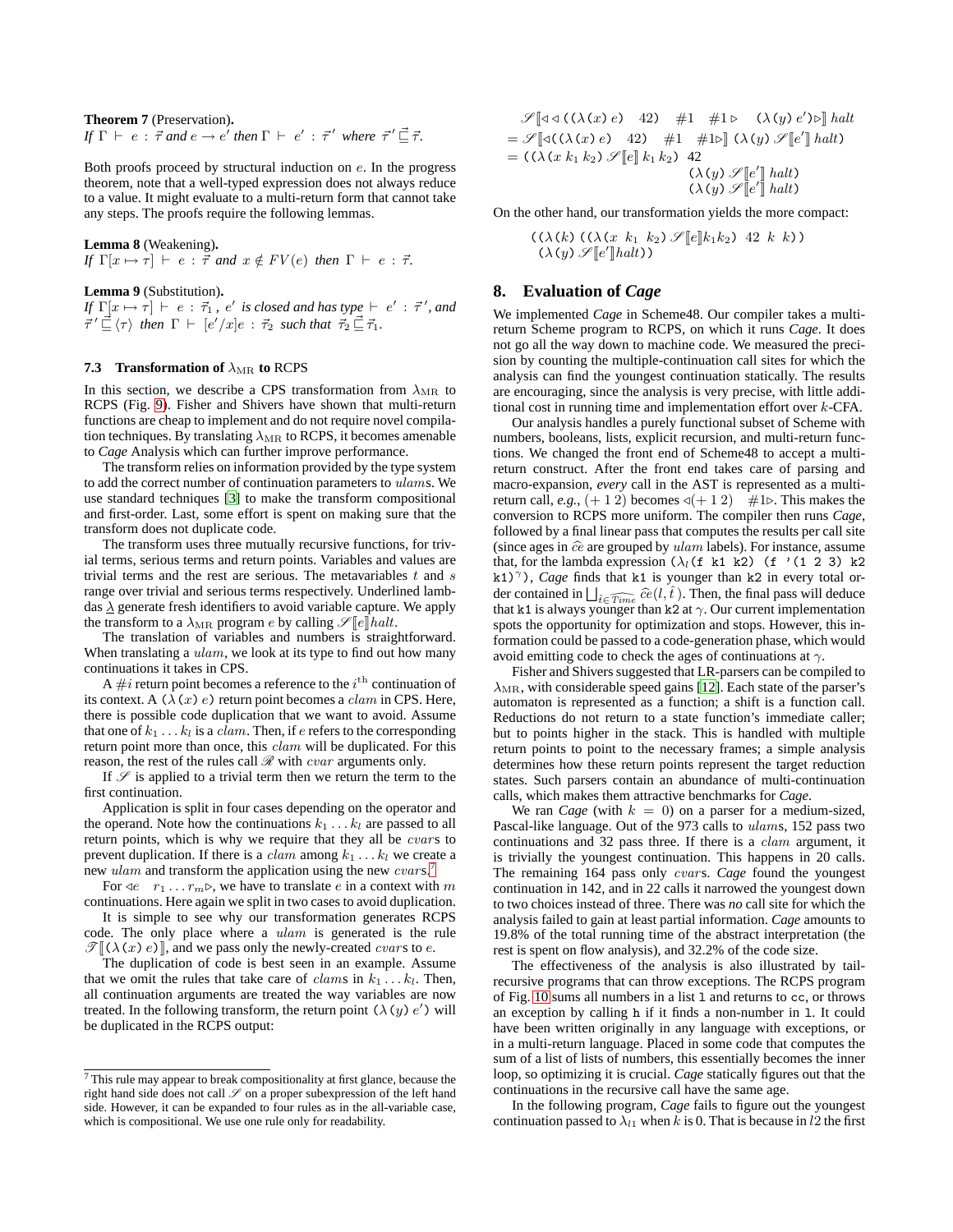```
(define (suml l acc cc h)
  ...
  (number? fst)
     (\lambda(test2)
        (%if test2
           (\lambda()(cdr l
                (\lambda(rest)
                   (+ acc fst
                      (\lambda(\text{sum}) (\text{sum} \text{rest sum} \text{cc h}))))(\lambda() (h "not a number")))))
```
<span id="page-9-13"></span>**Figure 10.** Tail recursion with exceptions

continuation is the youngest, and in l3 the second. Similar examples can be written for any  $k$ :

```
((\lambda(f k) (\text{Nif some-test}))(\lambda() (f (\lambda(x) (k x)) k)<sup>12</sup>)
                         (\lambda() (f k (\lambda(y) (k y)))<sup>l3</sup>)))
 (\lambda(k1 k2) \ldots)^{l1}halt)
```
Overall, we are satisfied with the precision of *Cage*. It remains to be seen how useful it is in practice. More experience with multireturn code and multi-continuation CPS is needed to see if cvaronly call sites show up as often as in the programs presented here.

# **9. Related work**

CPS was first formalized by Plotkin [\[8](#page-9-6)] and was used as an IR in Rabbit [\[14](#page-9-4)] and ORBIT [\[5](#page-9-1)], which were early and influential compilers for Scheme. Shivers used CPS to solve the control-flow problem in higher-order functional languages [\[11\]](#page-9-3).

The starting point for the present work has been  $\Delta$ CFA [\[6](#page-9-14), [7\]](#page-9-2). ∆CFA is a static analysis that can reason about stack change in functional languages with first-class control. To date, ∆CFA has been primarily used to show environment equivalence and related optimizations, but it enables, in principle, many stack-related transformations. We use several elements of  $\Delta$ CFA in this paper. First, we base our Restricted CPS on Partitioned CPS. More importantly, we use frame strings and the concrete semantics of ∆CFA to prove that continuation arguments of ulams are still on the stack.

Kennedy [\[4\]](#page-9-5) proposed a variant of CPS which, like ORBIT, provides a variety of choices for procedures. He argues that CPS is preferable over ANF and monadic languages because function inlining does not require renormalization steps or the use of commuting conversions. Also, he advocates CPS as a suitable IR even in the absence of first-class control in the source language. Kennedy's CPS satisfies some syntactic restrictions similar to Restricted CPS. The main differences are that his CPS does not deal with first-class control and that user lambdas can take up to two continuation arguments, the current continuation and a handler continuation. If a ulam can throw many exceptions, the handler must be polymorphic; in RCPS we can pass as many continuations as needed.

There has been significant work done on efficient run-time implementations of first-class continuations, that is, continuations that outlive their dynamic extent and so require the stack to be saved in the heap [\[2](#page-9-15)]. Our work here, however, focusses on demonstrating the circumstances under which we may safely assume that continuations need not be copied, and on reasoning about the relationships between different continuations that are known to live on the stack.

# **10. Conclusions**

In this paper, we show how a simple syntactic constraint on a CPS intermediate representation enables efficient use of the stack in the presence of multiple continuations. We prove that when we pass many continuations to a user function their environments are still on the stack. The generalization of the tail-call mechanism dictates that we pop to the most recent of these frames before control enters a user function.

We proceed to develop *Cage*, an analysis that finds the youngest frame at compile time in most cases. The main idea behind *Cage* is that inside a function  $[(\lambda(u_1 \ldots u_m k_1 \ldots k_n) call)]$  we only need to remember age information about  $k_1 \ldots k_n$ , we can *forget* which closures these variables are bound to. This decoupling between variables and bindings is possible because of Restricted CPS.

A prototype implementation of *Cage* in Scheme48 shows that it is a precise analysis with little extra overhead in compilation time over *k*-CFA. Therefore, control constructs that require passing many continuations, like exceptions and multi-return functions, can be compiled to fast native code.

*Acknowledgements* We would like to thank Mike Sperber for his help with Scheme48, David Fisher for insightful discussions on the control-polymorphic nature of  $\lambda_{\text{MR}}$  and the anonymous referees, whose helpful comments greatly improved this paper.

#### <span id="page-9-0"></span>**References**

- [1] A. Appel. *Compiling with Continuations*. Cambridge Univ. Press, 1992.
- <span id="page-9-15"></span>[2] W. Clinger, A. Hartheimer, and E. Ost. Implementation Strategies for First-Class Continuations. *Higher-Order and Symbolic Computation*, 12(1):7–45, 1999.
- <span id="page-9-12"></span>[3] O. Danvy and L. R. Nielsen. A first-order one-pass CPS transformation. *Theoretical Comp. Science*, 308(1-3):239–257, November 2003.
- <span id="page-9-5"></span>[4] A. Kennedy. Compiling with continuations, continued. In *International Conference on Functional Programming*, pages 177–190, 2007.
- <span id="page-9-1"></span>[5] D. Kranz. *ORBIT: An Optimizing Compiler for Scheme*. PhD thesis, Yale University Department of Computer Science, New Haven, Connecticut, February 1988.
- <span id="page-9-14"></span>[6] M. Might. *Environment Analysis of Higher-Order Languages*. PhD thesis, Georgia Institute of Technology, June 2007.
- <span id="page-9-2"></span>[7] M. Might and O. Shivers. Analyzing the environment structure of higher-order languages using frame strings. *Theoretical Computer Science*, 375(1–3):137–168, May 2007.
- <span id="page-9-6"></span>[8] G. Plotkin. Call-by-Name, Call-by-Value and the λ-Calculus. *Theoretical Computer Science*, 1:125–159, 1975.
- <span id="page-9-9"></span>[9] A. Sabry and M. Felleisen. Reasoning About Programs in Continuation-Passing Style. In *LISP and Functional Programming*, pages 288–298, 1992.
- <span id="page-9-10"></span>[10] M. Sharir and A. Pnueli. Two approaches to interprocedural data flow analysis. In Muchnick and Jones, editors, *Program Flow Analysis, Theory and Application*. Prentice Hall International, 1981.
- <span id="page-9-3"></span>[11] O. Shivers. *Control-Flow Analysis of Higher-Order Languages*. PhD thesis, Carnegie-Mellon University, May 1991.
- <span id="page-9-7"></span>[12] O. Shivers and D. Fisher. Multi-return function call. *Journal of Functional Programming*, 16(4):547–582, July/September 2006.
- <span id="page-9-8"></span>[13] O. Shivers and M. Might. Continuations and transducer composition. In *Prog. Language Design and Implementation*, pages 295–307, 2006.
- <span id="page-9-4"></span>[14] G. Steele. Rabbit: A compiler for Scheme. Technical Report 474, Massachusetts Institute of Technology, 1978.
- <span id="page-9-11"></span>[15] D. Van Horn and H. Mairson. Deciding  $k$ -CFA is complete for EXPTIME. In *International Conference on Functional Programming*, pages 275–282, 2008.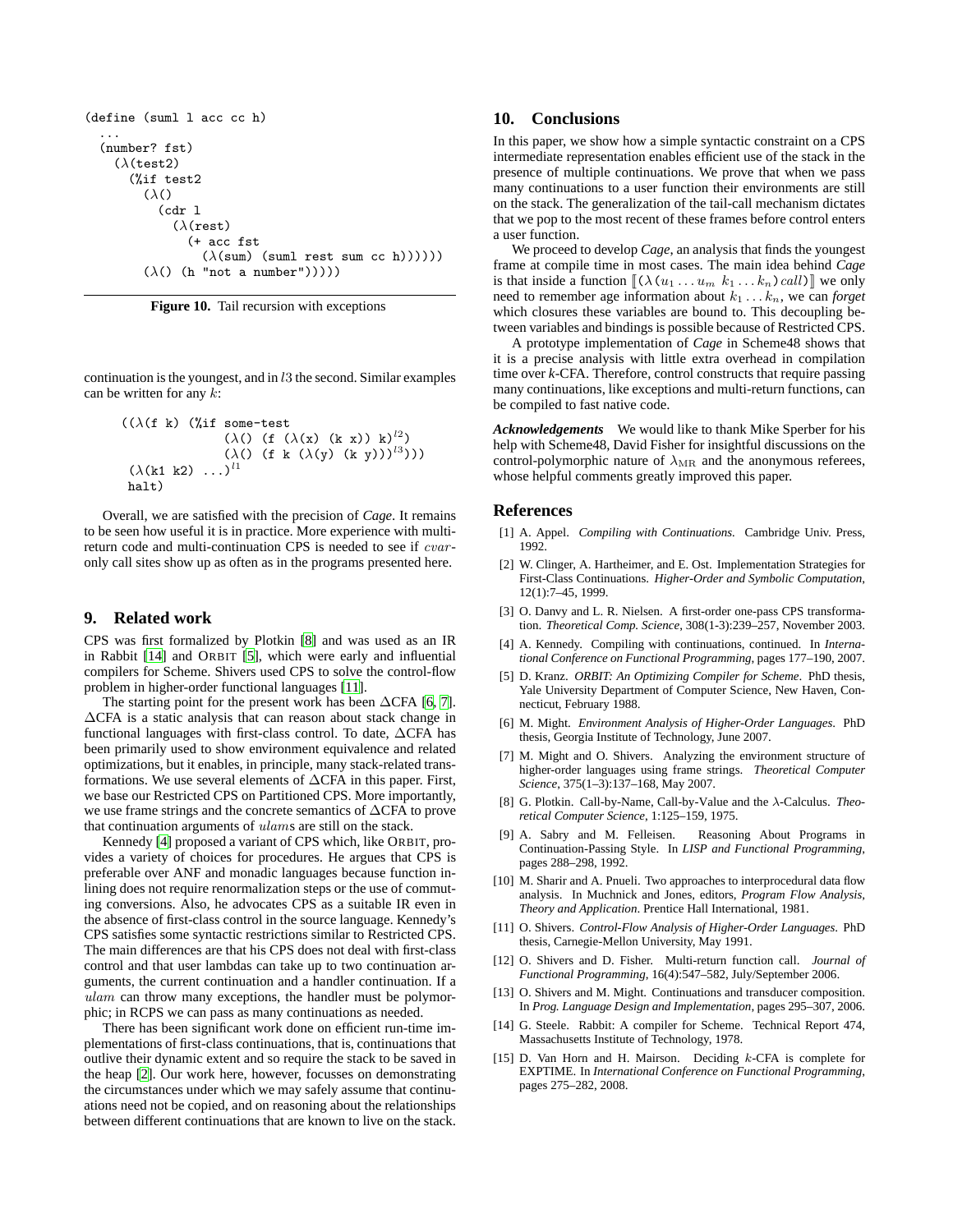<span id="page-10-0"></span>**A.**

**Lemma 10.** *For each state with log*  $\delta$  *and time t,*  $\delta(t) = \varepsilon$ *.* 

*Proof.* By looking at the transition rules, it is immediately obvious that the lemma holds for  $\mathcal{I}(pr)$  and is maintained by transition.  $\Box$ 

<span id="page-10-2"></span>**Lemma 11.** Let 
$$
Ord(ulam, \beta, ve, \delta, t)
$$
 and, for some  $p_{\Delta}$ ,  $\delta' = (\lambda(t) (\delta(t) + p_{\Delta}))[t' \mapsto \varepsilon]$ . Then,  $Ord(ulam, \beta, ve, \delta', t)$ 

*Proof.* Intuitively, the lemma holds because the stack actions that happened after time  $t$  do not matter.

Let the set S be  $FP(ulam) \cup CVar$ .

To prove  $Ord(ulam, \beta, ve, \delta', t)$ , we have two obligations.

- Let  $k \in S$  and  $ve(k, \beta(k)) = (clam_k, \beta_k, t_k)$ . We must show that  $\lfloor \delta'(t_k) + \delta'(t)^{-1} \rfloor \in \overline{F}$  $\Leftrightarrow \left[\delta(t_k) + p_\Delta + (\delta(t) + p_\Delta)^{-1}\right] \in \overline{F}$  $\Leftrightarrow \left[\delta(t_k)+p_\Delta+p_\Delta\right]^{-1}+\delta(t)^{-1}\right]\in\overline{F}$  $\Leftrightarrow \left[\delta(t_k)+\delta(t)^{-1}\right]\in \overline{F}$  $\Leftarrow$  Ord(ulam,  $\beta$ , ve,  $\delta$ , t) • Second, let  $k_1, k_2 \in S$ ,  $ve(k_1, \beta(k_1)) = (clam_1, \beta_1, t_1)$ ,  $ve(k_2, \beta(k_2)) = (clam_2, \beta_2, t_2)$  and  $t_1 \leq t_2$ .
- We must show that  $\left[\delta'(t_1) + \delta'(t_2)\right]^{-1} \in \overline{F}$  $\Leftrightarrow \ \lfloor \delta(t_1) + p_\Delta + p_\Delta \right)^{-1} + \delta(t_2)^{-1} \rfloor \in \overline{F}$  $\Leftrightarrow$   $\left[\delta(t_1)+\delta(t_2)^{-1}\right]\in\overline{F}$  $\Leftarrow$  Ord(ulam,  $\beta$ , ve,  $\delta$ , t)  $\Box$

<span id="page-10-10"></span>**Lemma 12.** *If*  $Ord(ulam, \beta, ve, \delta, t)$  *and*  $ve \subseteq ve'$  *then*  $Ord(ulam,\beta, ve',\delta,t)$ 

We now proceed to prove theorem [3.](#page-3-0) We restate the theorem here, along with the auxiliary definition [2.](#page-3-2)

**Definition** (Continuation ordering)**.**  $Ord([\![\Lambda_l(u^*\,k_1\ldots k_n)call)]\,,\beta,ve,\delta,t)$  *is true iff:* 

- Let  $k \in \{k_1, ..., k_n\}$  and  $ve(k, \beta(k)) = (clam, \beta', t').$ *Then, we have that*  $\lfloor \delta(t') + \delta(t)^{-1} \rfloor \in \overline{F}$ • Let  $k_1, k_2 \in \{k_1, \ldots, k_n\}$ ,
- $ve(k_1, \beta(k_1)) = (clam_1, \beta_1, t_1),$  $ve(k_2, \beta(k_2)) = (clam_2, \beta_2, t_2)$  *and*  $t_1 \le t_2$ *. Then, we have that*  $\lfloor \delta(t_1) + \delta(t_2)^{-1} \rfloor \in \overline{F}$

**Theorem.** Let  $\varsigma$  be a state of the form  $(\ldots, ve, \delta, t)$ . *For every continuation closure*  $(clam, \beta, t') \in \text{range}(ve)$ , *we have*  $Ord(iu_{\lambda}(clam), \beta, ve, \delta, t').$ *Moreover, depending on the kind of state, we have:*

- *If*  $\varsigma \in \text{Eval}$ ,  $(\text{call}, \beta, \text{ve}, \delta, t)$  *then*  $\text{Ord}(iu_{\lambda}(\text{call}), \beta, \text{ve}, \delta, t)$
- *If*  $\varsigma \in UApply, ((ulam, \beta, t'), \mathbf{d} c_1 \ldots c_n, ve, \delta, t)$  *and*  $c_i = (clam_i, \beta_i, t_i)$  then  $Ord(iu_\lambda(clam_i), \beta_i, ve, \delta, t_i)$  and  $\lfloor \delta(t_i) \rfloor \in \overline{F}$  and for each  $t_a, t_b \in \{t_1, \ldots, t_n\}$  such that  $t_a \preceq t_b$  we have that  $\lfloor \delta(t_a) + \delta(t_b)^{-1} \rfloor \in \overline{F}$ • *If*  $\varsigma \in CAPply$ ,  $((clam, \beta, t'), d, ve, \delta, t)$  *then*  $Ord(iu_{\lambda}(clam),\beta,ve,\delta,t)$

*Proof.* It is simple to show that  $\mathcal{I}(pr)$  satisfies the theorem. We take cases to show that the theorem is maintained by transition.

 $|UEA|$ The transition is  $([\![(f e^* q_1 \ldots q_m) \!]$ ,  $\beta$ , ve,  $\delta$ ,  $t) \rightarrow (proc, d c_1 \ldots c_m, ve, \delta', t')$  $t' = succ(\varsigma)$  $\textit{proc} = \ldots, d = \ldots$  $c_i = \mathcal{A}(q_i, \beta, ve, t)$ , of the form  $(clam_i, \beta_i, t_i)$  $p_{\Delta} = \delta(youngest({c_1 \ldots c_m}))^{-1}$  $\delta' = (\lambda(t) (\delta(t) + p_{\Delta})) [t' \mapsto \varepsilon]$ 

We know two things about the UEval state. For every closure  $\tilde{(clam_c, \beta_c, t_c)} \in \text{range}(ve)$ , we know

y 
$$
\text{cosunc}(\text{cum}_c, p_c, v_c) \in \text{range}(v_c)
$$
, we know

$$
Ord(iu_{\lambda}(clam_c), \beta_c, ve, \delta, t_c) \qquad (1)
$$

<span id="page-10-4"></span><span id="page-10-1"></span>Also, we know

 $\Box$ 

$$
Ord(iu_\lambda([\![(f e^* q_1 \ldots q_m)\!]], \beta, ve, \delta, t) \qquad (2)
$$

If one of  $q_1 \ldots q_m$  is a lambda, it will result in a new continuation closure so we get

$$
p_{\Delta} = \delta(t) \stackrel{L10}{=} \varepsilon \quad \text{and} \quad \delta' = \delta[t' \mapsto \varepsilon]
$$
 (3)

<span id="page-10-6"></span>First, we show that continuations in ve of the UApply obey Ord. The variable environment doesn't change in the transition, so we must show

$$
Ord(iu_{\lambda}(clam_c), \beta_c, ve, \delta', t_c)
$$
 (4)

<span id="page-10-5"></span>which follows from [\(1\)](#page-10-1) and lemma [11.](#page-10-2) We have three obligations about the  $UApply$  state.

• First, for any  $c_i$ , we must show

$$
Ord(iu_{\lambda}(clam_i), \beta_i, ve, \delta', t_i)
$$
\n
$$
(5)
$$

<span id="page-10-3"></span>There are two options for  $q_i$ . If  $q_i \in CLam$  then [\(5\)](#page-10-3) holds iff  $Ord(iu_\lambda(q_i),\beta,ve,\delta',t) \stackrel{L11}{\longleftarrow} Ord(iu_\lambda(q_i),\beta,ve,\delta,t) \Leftarrow (2)$  $Ord(iu_\lambda(q_i),\beta,ve,\delta',t) \stackrel{L11}{\longleftarrow} Ord(iu_\lambda(q_i),\beta,ve,\delta,t) \Leftarrow (2)$  $Ord(iu_\lambda(q_i),\beta,ve,\delta',t) \stackrel{L11}{\longleftarrow} Ord(iu_\lambda(q_i),\beta,ve,\delta,t) \Leftarrow (2)$  $Ord(iu_\lambda(q_i),\beta,ve,\delta',t) \stackrel{L11}{\longleftarrow} Ord(iu_\lambda(q_i),\beta,ve,\delta,t) \Leftarrow (2)$ If  $q_i \in \text{CVar}$  then  $c_i \in \text{range}(ve)$  so [\(5\)](#page-10-3) follows from [\(4\)](#page-10-5).

• Second, for any  $c_i$ , we must show  $\lfloor \delta'(t_i) \rfloor \in \overline{F}$ , *i.e.*,

$$
\lfloor \delta(t_i) + p_\Delta \rfloor \in \overline{F} \tag{6}
$$

<span id="page-10-7"></span>If  $q_i \in CLam$ , by [\(3\)](#page-10-6) it suffices to show  $\lfloor \varepsilon \rfloor \in \overline{F}$ , which holds. If  $q_i \in CVar$  and there is a lambda among  $q_1 \ldots q_m$ , then  $(6) \stackrel{(3)}{\leftarrow} [\delta(t_i)] \in \overline{F} \Leftarrow \text{Ord}(iu_\lambda(q_i), \beta, ve, \delta, t) \Leftarrow (2)$  $(6) \stackrel{(3)}{\leftarrow} [\delta(t_i)] \in \overline{F} \Leftarrow \text{Ord}(iu_\lambda(q_i), \beta, ve, \delta, t) \Leftarrow (2)$  $(6) \stackrel{(3)}{\leftarrow} [\delta(t_i)] \in \overline{F} \Leftarrow \text{Ord}(iu_\lambda(q_i), \beta, ve, \delta, t) \Leftarrow (2)$  $(6) \stackrel{(3)}{\leftarrow} [\delta(t_i)] \in \overline{F} \Leftarrow \text{Ord}(iu_\lambda(q_i), \beta, ve, \delta, t) \Leftarrow (2)$  $(6) \stackrel{(3)}{\leftarrow} [\delta(t_i)] \in \overline{F} \Leftarrow \text{Ord}(iu_\lambda(q_i), \beta, ve, \delta, t) \Leftarrow (2)$ If  $q_i \in \widehat{CVar}$  and all  $q_1 \ldots q_m$  are variables, let n be the index of the youngest continuation. Then,  $(6) \Leftarrow \lfloor \delta(t_i) + \delta(t_n)^{-1} \rfloor \Leftarrow (2)$  $(6) \Leftarrow \lfloor \delta(t_i) + \delta(t_n)^{-1} \rfloor \Leftarrow (2)$ • Third, we must show that for each  $t_a, t_b \in \{t_1, \ldots, t_m\}$  such that  $t_a \preceq t_b$ , it is true that

$$
\lfloor \delta'(t_a) + \delta'(t_b)^{-1} \rfloor \in \overline{F} \tag{7}
$$

<span id="page-10-8"></span>If  $q_b \in CLam$ , then  $t_b = t$  so  $(7) \Leftarrow \lfloor \delta'(t_a) \rfloor \in \overline{F} \Leftarrow (6)$  $(7) \Leftarrow \lfloor \delta'(t_a) \rfloor \in \overline{F} \Leftarrow (6)$  $(7) \Leftarrow \lfloor \delta'(t_a) \rfloor \in \overline{F} \Leftarrow (6)$ If  $q_b \in CVar$ , then  $(7) \Leftarrow \lfloor \delta(t_a) + p_\Delta + (\delta(t_b) + p_\Delta)^{-1} \rfloor \in \overline{F}$  $(7) \Leftarrow \lfloor \delta(t_a) + p_\Delta + (\delta(t_b) + p_\Delta)^{-1} \rfloor \in \overline{F}$  $\Leftrightarrow$   $\lfloor \delta(t_a) + p_\Delta + p_\Delta^{-1} + \delta(t_b)^{-1} \rfloor \in \overline{F}$  $\Leftarrow \left[\delta(t_a) + \delta(t_b)^{-1}\right] \in \overline{F}$  $\Leftarrow$  [\(2\)](#page-10-4)

[UAE] The transition is  $([\![ (\lambda_l(u^*k_1 \ldots k_n) \, \text{call}) \!]$ ,d  $c_1 \ldots c_n$ , ve,  $\delta, t) \rightarrow (\text{call}, \beta'$ , ve',  $\delta'$ , t')  $\beta' = \beta[u^* \mapsto t'][\overline{k_i \mapsto t'}]$  $ve' = ve[(u^*, t') \mapsto \mathbf{d}][\overline{(k_i, t') \mapsto c_i}]$  $p_{\Delta} = \langle \begin{smallmatrix} l \\ t' \end{smallmatrix} \rangle$  $δ' = (λ(t) (δ(t) + p<sub>Δ</sub>)) [t' \mapsto ε]$ 

We are being slightly sloppy with the user arguments because they are not relevant in the proof.

<span id="page-10-9"></span>For every closure  $(clam_c, \beta_c, t_c) \in \text{range}(ve)$ , we know

$$
Ord(iu_{\lambda}(clam_c), \beta_c, ve, \delta, t_c) \qquad \qquad (8)
$$

<span id="page-10-11"></span>For each 
$$
c_i
$$
, of the form  $(clam_i, \beta_i, t_i)$ , we know

$$
Ord(iu_{\lambda}(clam_i), \beta_i, ve, \delta, t_i)
$$
\n(9)

$$
\lfloor \delta(t_i) \rfloor \in \overline{F} \tag{10}
$$

<span id="page-10-13"></span><span id="page-10-12"></span>Last, for each  $t_a, t_b \in \{t_1, \ldots, t_n\}$  where  $t_a \preceq t_b$ , we know

$$
\lfloor \delta(t_a) + \delta(t_b)^{-1} \rfloor \in \overline{F} \tag{11}
$$